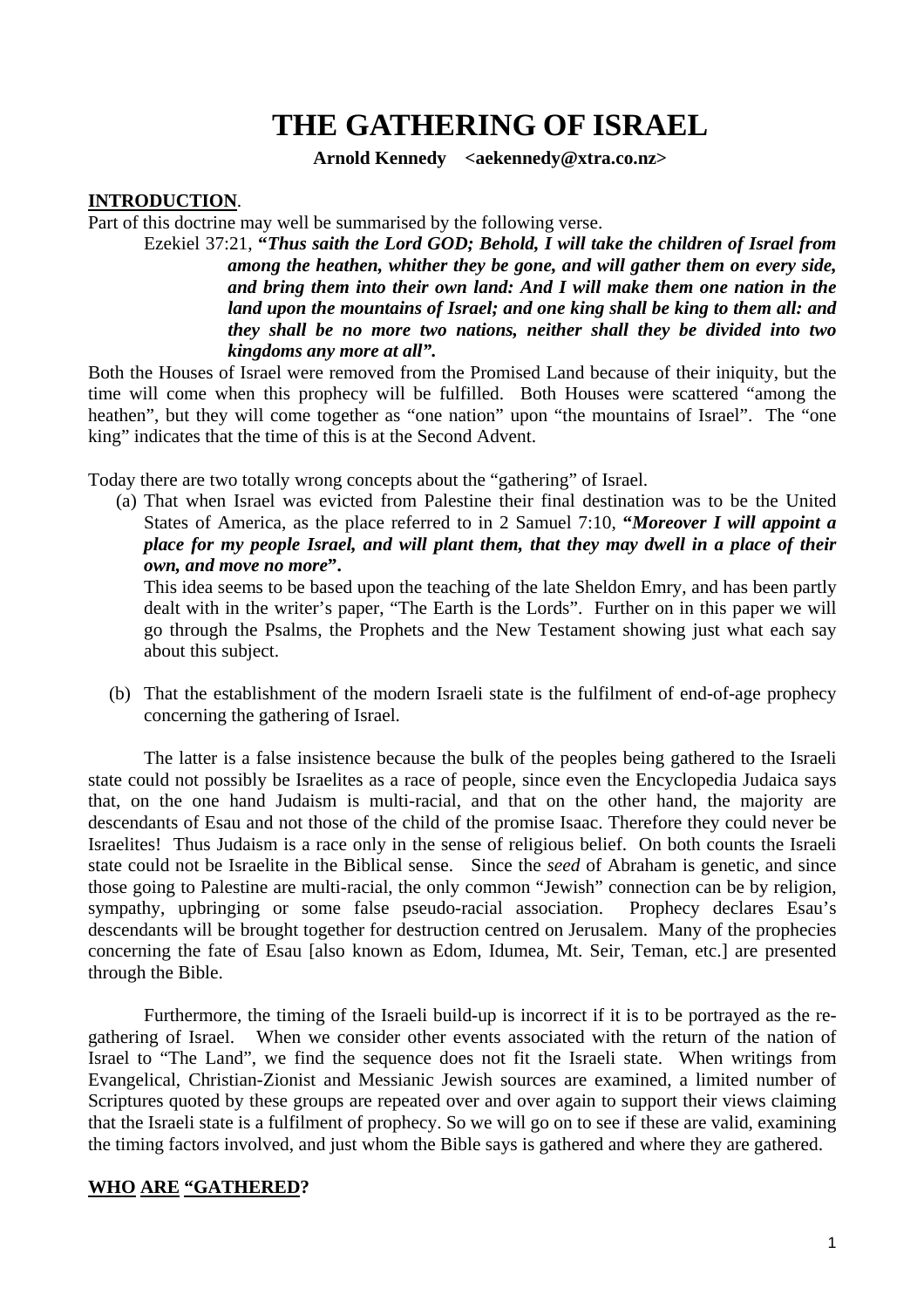The very references that we find in the margins and footnotes of our popular Bibles, such as **"***Gathering"* and **"***Jews Return"***,** suggest correctly that this all pertains to Israel only. However, the churches have mixed-up ideas about identities:

- (a) All converted people of any race are **"***true Jews".*
- (b) All converted people belong to "The Church",
- (c) All Jews are Israelites,
- (d) "Jews" and "Israel", "The Church" and "Christians" are effectively the same since "all are now one" according to popular teaching.

This is a consideration that is disproved easily on the basis that the Bible is a book about Israel and is addressed to Israel only (including the so-called "Gentiles" of the dispersed Houses of Israel and Judah). We will see that the prophets were very precise in identifying who are gathered to "*the land promised to the fathers*", and that this is on an Israelite-only racial basis.

# **WHAT SAITH THE LAW, THE PSALMS AND THE PROPHETS?**

In considering this subject, we cannot ever move away from the foundation given by Scripture. This is, that New Testament fulfils the Old Testament prophecy, as given in the Law, the Psalms and the Prophets. All through the Old Testament we find references to this promise of national gathering being made to the people of Israel only.

This selective aspect of the gathering is a fact of Scripture, even though this may be difficult to accept because of the sentimental objections that arise from our pre-conditioning and religious upbringing or education that suggest that Israel is now represented by "The Church". There are Scriptures used to suggest that "*all the families of the earth"* are to be blessed in Abraham, to try to incorporate "believers" from other races. It might be well to ask how Israel could have been a blessing to all those nations God told Israel to destroy! These could not be included. How all races could fit into the Twelve Tribes of Israel that are to be inside of the New Jerusalem is never explained.

# **THE GATHERING AS FOUND IN THE LAW**

Addressed specifically to Israel as a people [and not to any other race], we read:

*Deut 30:1-6.… and thou shalt call them to mind among all the nations, whither the Lord thy God hath driven thee, … That then will the Lord thy God turn thy captivity, and have compassion upon thee, and will return and gather thee from all the nations, whither the Lord thy God has scattered thee. If any of thine be driven out unto the outmost parts of heaven, from thence will the Lord thy God gather thee … And the Lord thy God will bring thee into the land which thy fathers possessed … and the Lord thy God will circumcise thine heart, and the heart of they seed …* 

The phrase, "*the land which thy fathers possessed*" effectively eliminates the United States of America from the equation! This passage is the original promise made to Israel; this has not changed, and there are things that must be noted:

- 1. The PEOPLE in this passage are Israelites not any others.
- 2. GOD is repeatedly presented as the Lord God of Israel not of others.
- 3. GOD does the gathering they do not come back unconverted under their own steam.
- 4. It is FROM THENCE not OF all nations. "*Whither"* also speaks of place.
- *5.* The TIME is given as "*when thou* [Israel] "*shalt call to mind"* all the things presented at Mt. Sinai and set their mind to return to the Lord and to obey His voice. There is no evidence of this in the Israeli state. Those who have been influenced to believe that the United States of America is Jerusalem or Zion, should note that the above verse indicates the gathering is from places outside of the Promised land and then back to the Promised Land. The place outside of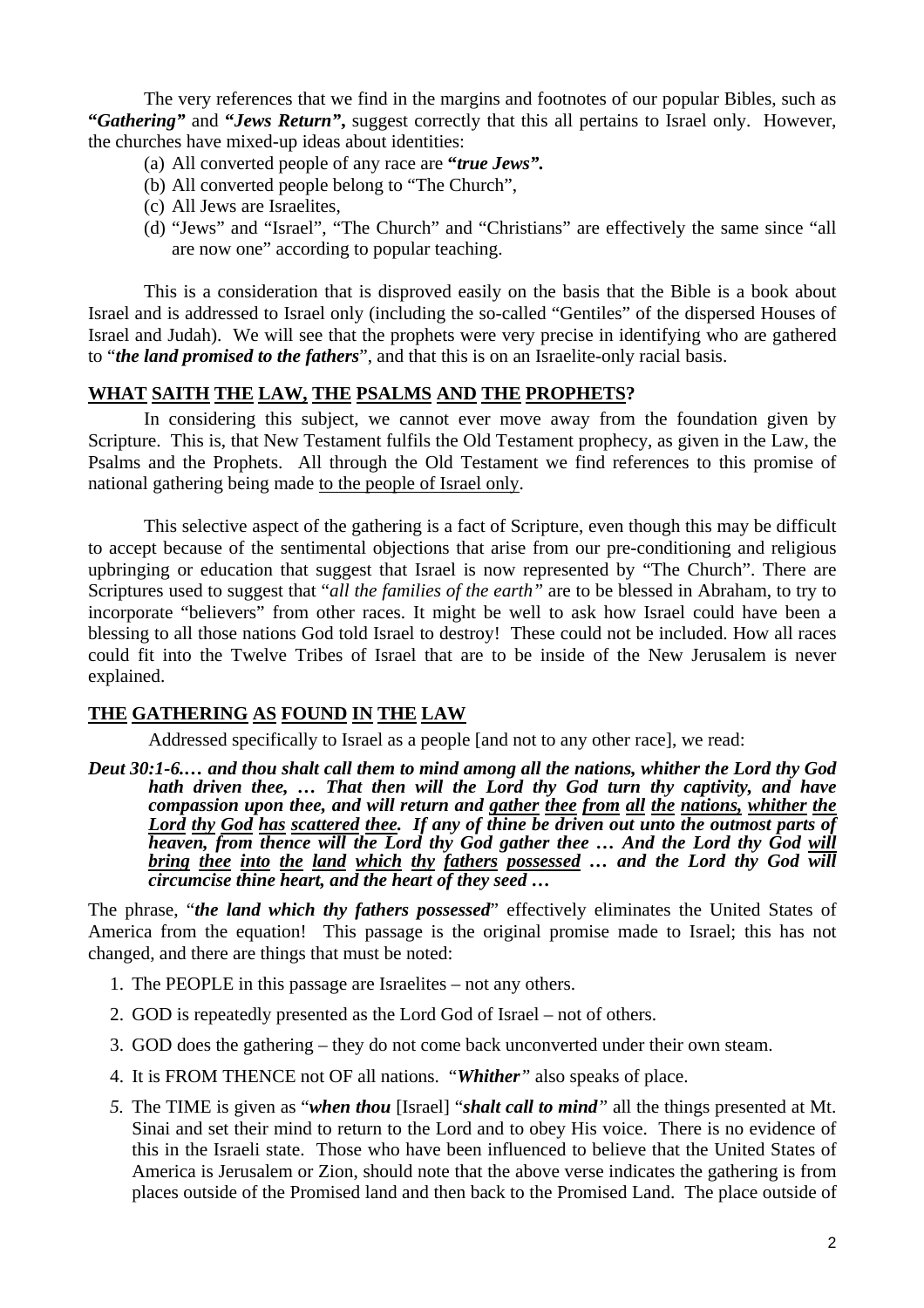the Promised Land is thus not the final destination of Israel, as the USA-Zion proponents want to say! This prophecy is to all of Israel, not just to Judah.

- 6. The PLACE is given as the "*land which your fathers possessed"*. [Note all the New Testament references to "The Fathers"]. It is to a specific geographical place on Earth. It is the land where *the fathers* [of Israel] had lived.
- 7. The FULFILMENT is isolated to the children of "The Fathers". It is not the mythical, spiritual children of Abraham in the sense that Galatians 3:7 is commonly taught, because "The Fathers" includes Isaac and Jacob as well as Abraham.

The above passage in Deut. 30:1-6 gives us the time of this event and goes on to tell us that Israel's enemies will be cursed and not be blessed. This racial separation is always present. Provision is also made for those of Israel who deny the Lord, to be cursed instead of being blessed. Being born an Israelite is no guarantee of eternal life. Each must come through The Door. Jesus says, "*I am The Door of the sheep" -*[John 10:7]. Jesus does not say that He is the door for races other than "*the sheep*". Jesus gave His Life for the sheep! But, it is NOT recorded that He gave His Life for goats or anyone else. Israel is often spoken of as being the "*sheep of His pasture"*, or "*His Sheep*".

From here we can go on to consider that this is the very same message that the Apostle Paul teaches in Romans 10:5-13, "*For whosoever shall call upon the name of the Lord shall be saved",* that is so often quoted in religious gospel preaching. Paul is addressing Israelites only who are stated to be "brethren" (*kinsmen of the womb*). These were of the same kin and of the House of Israel who Paul said also knew the Law [Rom 3:19 and 7:1-4]. The Law was given to Israel only, as a covenant. So this "whosoever" refers to "*whosoever of Israel*" in the context.

#### Going back to the Old Testament, we read:

### *1 Chron 16:35-36 And say ye, Save us, O God of our* **[Israel's]** *salvation, and gather us together, and deliver us from the heathen, that we may give thanks to thy holy name … Blessed be the Lord God of Israel for ever and ever …*

In all these verses, kindly take note of the separation or identification that is made by the pronouns. See just whom the "*gather us"* refers to and understand how this cannot ever be extended to include others. Note God is always stated to be "*The Lord God of Israel"*.

In this song of David, we find the prayer for Israel's gathering together, prayed by David on behalf of Israel. This gathering has not yet happened. In the New Testament, Jesus taught Israelites to pray, "*Thy Kingdom come"*. This is the hope of Israel, under both covenants. It is never presented as being the hope of all races, even in the New Testament.

#### *Neh 1:8-10 Remember, I beseech you, the word that thou commandedst thy servant Moses, saying, If ye transgress, I will scatter you abroad among the nations: But if ye turn unto me, and keep my commandments, and do them; though there were of you cast out unto the uttermost part of the heaven, yet will I gather them from thence, and will bring them unto the place that I have chosen to set my name there. Now these are thy servants and thy people, whom thou hast redeemed by thy great power, and by thy strong hand.*

Some might like to argue that this refers only to those of the House of Judah who returned to Jerusalem from Babylon. But, the original promise was made to the whole nation, and in this verse, the gathering is of "nations" in the plural, that is, it is inclusive of both Houses. Again, the action relates to the redemption of Israel. It is through the Redeemer OF ISRAEL, Jesus, who came "*to save His people from their sins"*. The PLACE is always a specified place; it is not a "condition" as many New Testament teachers suggest, but a physical place that God has chosen on Earth. It is the "*land which* **your fathers** *possessed"*.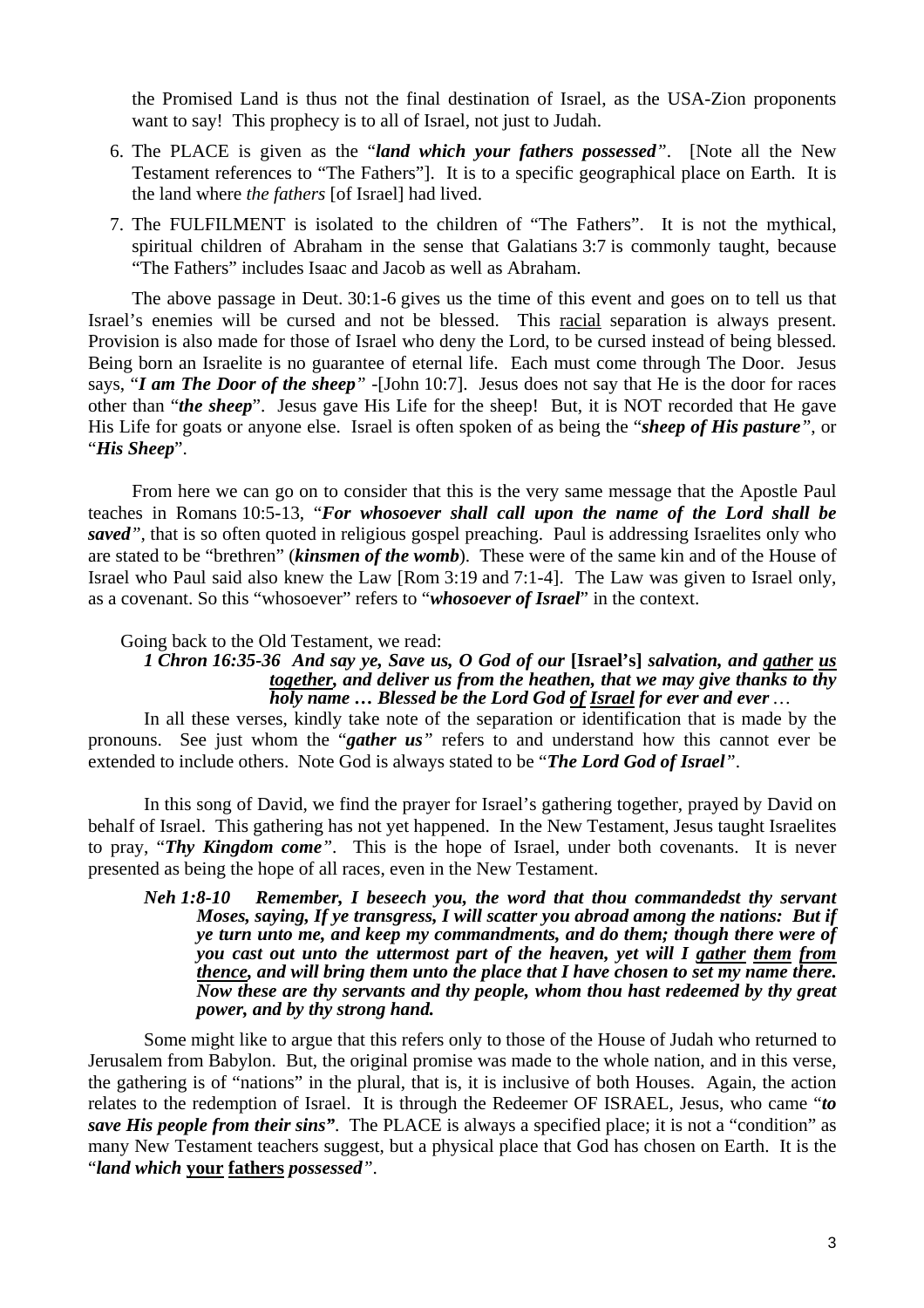#### **THE GATHERING IN THE PSALMS**

- *Ps 102:21,22 To declare the name of the Lord in Zion, and his praise in Jerusalem; when the people are gathered together, and the kingdoms* **[of Israel]** *to serve the Lord.*
- *Ps 106:47 Save us, O Lord our God, and gather us, from among the heathen, to give thanks unto thy holy name, …*

#### *Ps 105:42,43 For he remembered his holy promise, and Abraham his servant. And he brought forth his people with joy, and His chosen with gladness.*

 This psalm is addressed to "*O ye seed of Abraham his servant, ye children of Jacob, his chosen"-*[verse 6]. It speaks of the everlasting covenant made to Abraham, Isaac and Jacob [Verses 8,9 - 19] and includes reference to the land of Canaan.

#### *Ps 107:2,3 Let the redeemed of the Lord say so, whom he hath redeemed from the hand of the enemy; and gathered them out of the lands, from the east, and from the west, from the north and the south.*

 In verse 7 of this Psalm, it is God who leads Israel unto a "*city of habitation".* This Psalm is about the gathering of the redeemed of the Lord from the East, West, North and South. These give the same descriptions of the same places that Israel went to when they were expelled from the Promised Land, and this is where they are gathered from. Thus it could not be a gathering "to" the United States of America, but rather it would be "from" the USA as one of the areas Israel was scattered to.

It is always about being gathered to a place. That place is centred upon Jerusalem. This Psalm ends with:

#### *Ps 107:43 Whoso is wise, and will observe these things, even they shall understand the loving kindness of the Lord.*

 What are "*these things"* that are to be taken note of? Are they not to do with Israel and her gathering? Would it be improper to suggest that if we do not *observe these things* we must therefore be lacking in understanding? Jesus pointed out the same thing in John 3:12, "*If I have told you earthly things and you believe not, how shall you believe if I tell you heavenly things"*? Jesus was talking to Nicodemus, a *Master in Israel* about knowing these things. It is absolutely necessary to understand the earthly things about Israel as a racial entity before we can ever understand heavenly things. The facts concerning the gathering of Israel are most important!

### **THE GATHERING IN ISAIAH.**

Chapter ten of this Book, we are told about a day of completion (translated as "consummation").

*Isaiah 10:20 And it shall come to pass in that day, that the remnant of Israel, and such as are escaped of the house of Jacob, shall no more again stay upon him that smote them; but shall stay upon the LORD, the Holy One of Israel, in truth. The remnant shall return, even the remnant of Jacob, unto the mighty God. For though thy people Israel be as the sand of the sea, yet a remnant of them shall return: the consumption decreed shall overflow with righteousness. For the Lord GOD of hosts shall make a consumption, even determined, in the midst of all the land".* 

Here we find that a "remnant" of Jacob will return "in that day" of completion. . It is just a remnant that returns to the Land of Israel. What is a remnant? From the LXX, the word "*kataleipo*" is made up of two words. The prefix *"kata*" refers to something being broken down and the word "*leipo*" means "the remainder". The "*remnant*" as in, *"a remnant shall be saved"* as found in Romans 9:27 is derived from the same word. The "*remnant*" is used as being in the future, through the New Testament and this in no way this has any approach such as the present as used in the USA-Zion conception. The timing of this gathering of the remnant of Israel is "end of age" or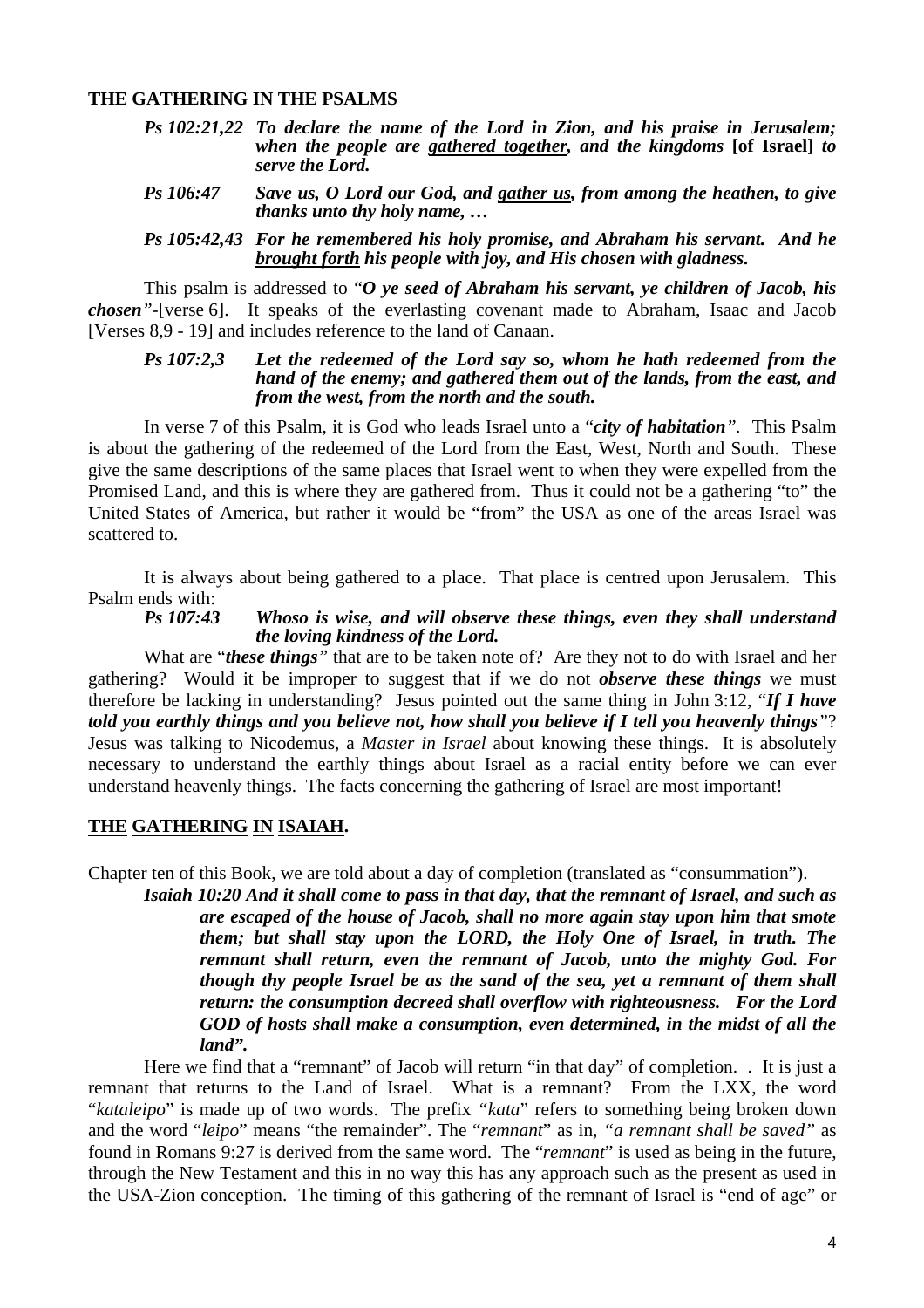Millennial. It occurs after the period of punishment of both the House of Judah and the House of Judah. The day is when what is in the next verse takes place.

*Isaiah 11:9-13 They shall not hurt nor destroy in all my holy mountain: for the earth shall be full of the knowledge of the Lord, as the waters cover the sea. And in that day there shall be a root of Jesse, which shall be for an ensign of the people; to it shall the Gentiles [nations] seek and his rest shall be glorious. And it shall come to pass, in that day, the Lord shall set his hand again the second time to recover the remnant of his people, which shall be left, from Assyria, and from Egypt, and from Pathros, and from Cush, and from Elam, and from Shinar, and from Hamath, and from the islands of the sea. And he shall set up an ensign for the nations, and shall assemble the outcasts of Israel, and gather together the dispersed of Judah from the four corners of the earth***. The envy also of Ephraim shall depart, and the adversaries of Judah shall be cut off: Ephraim shall not envy Judah, and Judah shall not vex Ephraim.** 

The word "*outcasts*" is important, and it implies the temporary status of Northern Kingdom. The "*banished ones*" are the members of the Southern Kingdom, and overall through language it can be determined that this passage is about uniting the two kingdoms into one under King David. The political and spiritual aspects are united again. The separation of these two aspects was the cause of the vexation between the two houses, because Judah contained the line of kings from David, and also the temple. This vexation thus becomes ended.

Twice in this section there is the phrase, "*in that day"*. So it does not apply to other than the time specified. This is the day when the wolf will dwell with the lamb and the leopard will lie down with the kid, etc, and when "*the earth will be full of the knowledge of the Lord, as the waters cover the sea" -*[v9]. Some may say that the passage about the wolf and the lamb are all figures of speech, but they give no explanation as to how the "*knowledge of the Lord*" might be figurative.

Isaiah is telling us a basic fact about the House of Israel who is at enmity against the House of Judah until the time of the gathering of all Israel [Isaiah 11]. These two Houses [or parts of Israel] must exist today as specific entities. The gathering is clearly spoken of as being of two parts that come from among [not of] all nations in '*the four corners of the earth'*. If Israel has now been "taken over" by the Church, how ever could this prophecy be fulfilled? We will see a lot more about this separation between Israel and Judah as we go along. What do the end-of-age teachers say about this matter? Nothing! If we take this literally, we see the route Israel is to take back to the Promised Land, as well as the timing. So far men do not go dry-shod over the Egyptian sea [verse 15]. A highway expressed in verse 16, as being from Assyria is not presently manifested either. The time of "*in that day"* is the time of the latter days when Jesus comes to smite the earth with "*the rod of his mouth"* –[Isaiah 11:4].

Reading on in this passage we find that the time is when "*the desert shall rejoice and blossom as the rose*" -[Is 35:1]. The fact that the Israeli state has organised the watering of desert areas does not prove anything in itself. If the same was done in the interior of Australia and that desert will also blossom as the rose. We must note here that those who promote the "USA-Zion" idea use this sort of "proof" of their theory. Some of the things they use as evidence could equally apply in say New Zealand or Australia. This is inadequate.

This chapter ends with*, and the ransomed of the Lord shall return, and come to Zion with songs and everlasting joy upon their heads.* Those going to Palestine today are not returning this way! They do not make any claim of being ransomed. Likewise those arriving in the USA are not arriving this way.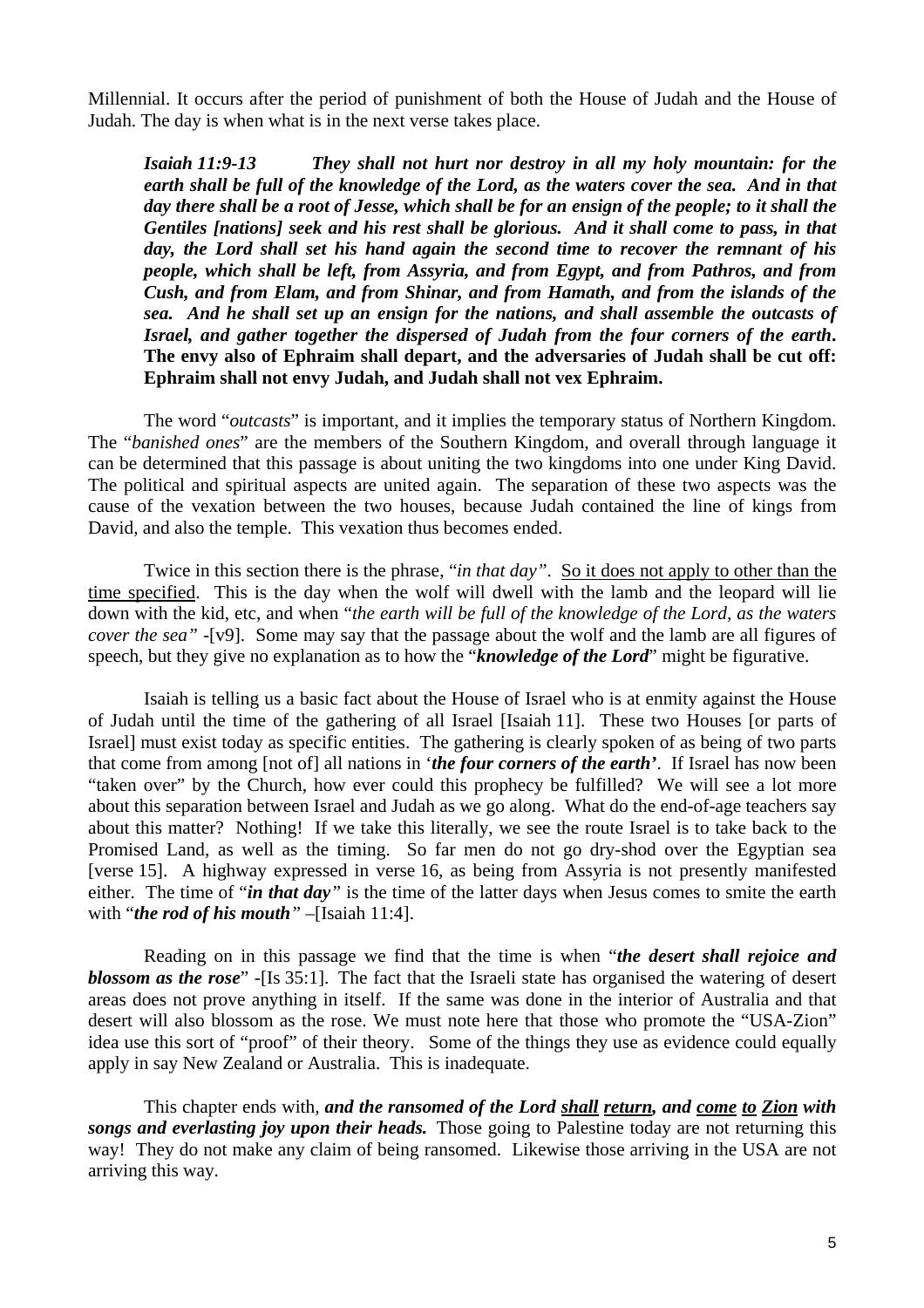But then, the translators have given us another meaning to "desert" and that is a "plain" (they are the same word in Hebrew).

**Zechariah 14:10 tells us, "***All the land shall be turned as a plain from Geba to Rimmon south of Jerusalem: and it shall be lifted up, and inhabited in her place, from Benjamin's gate unto the place of the first gate, unto the corner gate, and from the tower of Hananeel unto the king's winepresses. And men shall dwell in it, and there shall be no more utter destruction; but Jerusalem shall be safely inhabited***".** 

When is the Land of Israel safely inhabited? It is after the land is turned into a plain! How does this area become "*turned as a plain*"? Zechariah goes on to give us a description that describes nuclear war or some other weapons as being the agency that causes, "*Their flesh shall consume away while they stand upon their feet, and their eyes shall consume away in their holes, and their tongue shall consume away in their mouth*". This passage is not free standing, either! This has not happened to the USA that some claim is now Zion, but it will happen in the Land promised to Abraham before the remnant of both Houses return to that land, after it has been cleansed by fire. Probably this is the fire that destroys the tares. The cleansed land then is that which comes to "blossom as a rose". (The LXX in Greek gives "lily").

*Isaiah 40:5 And the glory of the Lord shall be revealed, and all flesh shall see it together: for the mouth of the Lord has spoken it.* 

### *Isaiah 40:11 He shall feed his flock* **[Israel]** *like a shepherd: he shall gather the lambs with his arms, and carry them in his bosom, and gently lead those with young.*

Could this possibly refer to the first advent? All flesh has not yet seen the glory of the Lord, but when He returns, "*every eye shall behold Him"*. In context, this is every Israelite eye. In the Word of the Lord we do not see a multi-racial mix going back to Palestine at the gathering time. The glory of the Lord is revealed to all the flesh of Israel, when He gathers His lambs. Although there is no "*in that day"* in these passages, the times are the same. The expression, "*in those days"* or "*in that day"* refers to the time of the close of this age.

# **THE GATHERING IN JEREMIAH**

 There is so much in the book on this subject, that it is difficult to select quotations. In chapter three there is the same separation of Israel and Judah, with the same time feature as given by Isaiah. These two factors are so important, yet they are what the popular ministers have to omit to support their traditional teachings. The present Israeli state is a total misfit in terms of the timing given.

### *Jer 3:18 And in those days* **[the timing]***, the house of Judah shall walk with the house of Israel, and they shall come together out of the land of the north to the land that I have given for an inheritance unto your fathers.*

 Here, as always, we find the gathering is to the same specific defined place, a place could not be the USA since the USA was not in the Covenant. Here again is a repeat statement about the time of the gathering of Israel as being "*in those days"*. This is a time when Israel will no longer be walking after the imagination of their evil hearts. In this verse and in this chapter of Jeremiah we again find the same reference to the differentiation between Israel and Judah. They are separate parts of Israel, (for example see Jer. 3:11, 3:18, 5:11, 11:17, 30:3,31, 31:31, 33:14, 36:2, 50:4).

Again, it has to be pointed out very clearly that something is very wrong with the popular doctrines that do not allow for this. There are many Scriptures in this book of Jeremiah alone about this matter. Let us look further into Jeremiah for the gathering of these two Houses.

#### *Jer 23:3 And I will gather the remnant of my flock out of all countries whither I have driven them, and will bring them again unto their folds; and they shall be fruitful and increase.*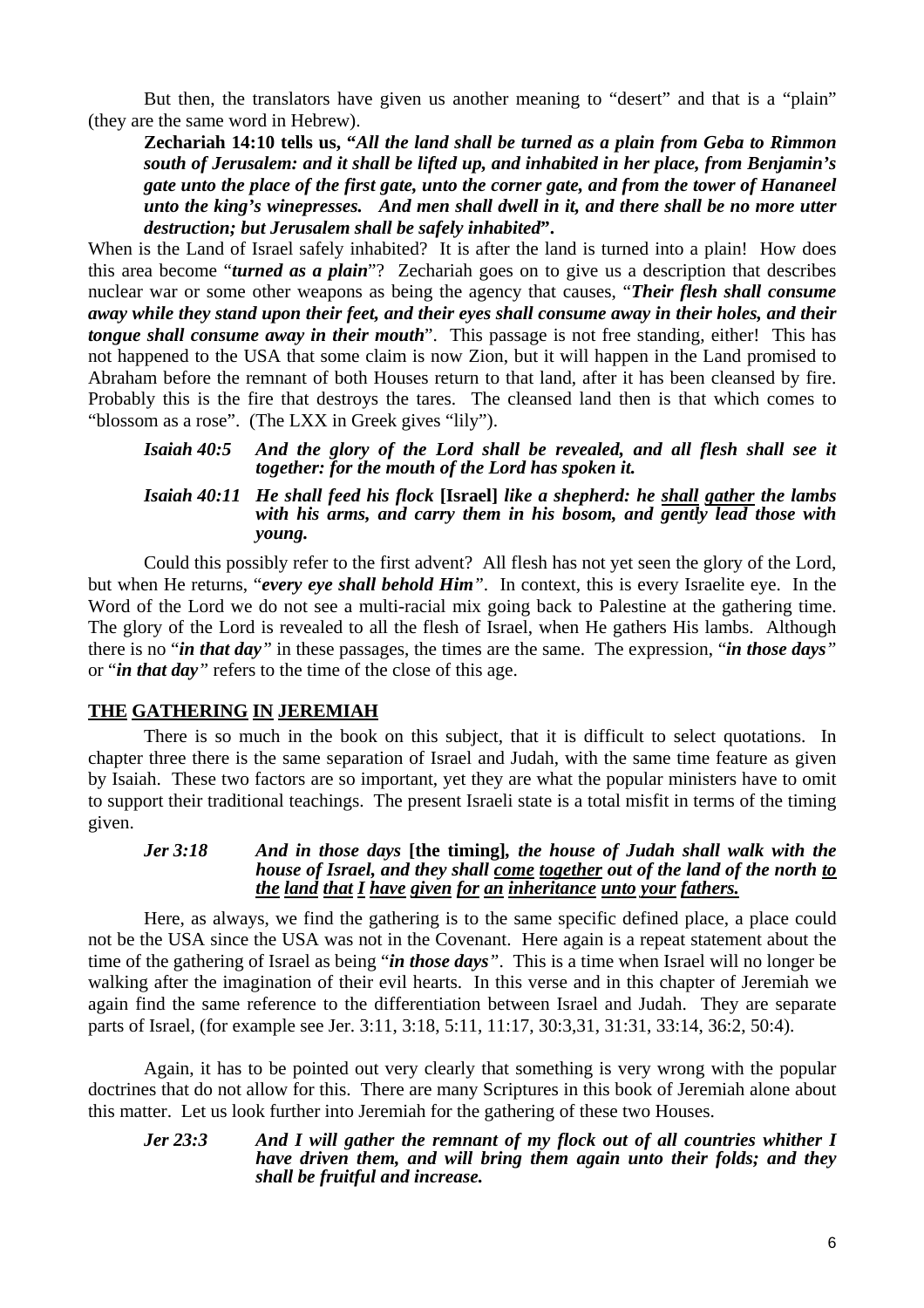### *v5 Behold, the days come, saith the Lord, that I will raise up unto David a righteous Branch, and a King shall reign and prosper, and shall execute judgement and justice in the earth.*

That the timing is Second Advent is clear from the reference to "The Branch". Again, Israel is gathered from where they were scattered outside of the Promised Land. Some like to say that this applies to Jesus' time, but Jesus did not reign and prosper as a King at the First Advent.

*v6 In his days Judah shall be saved, and Israel shall dwell safely: and this is his name whereby he shall be called THE LORD OUR RIGHTEOUSNESS.* 

Note the usual Israel and Judah separation, and again that it is in the day when Jesus reigns-(Second Advent).

*v7,8 Therefore, behold, the days come, saith the Lord, that they shall no more say, The Lord liveth which brought up the children of Israel out of the land of Egypt; but, The Lord liveth, which brought up and which led the seed of Israel out of the north country, and from all countries whither I had driven them; and there they shall dwell in their own land.* 

 It must be noted that the gathering is only of the seed of Israel, that is, the Children [descendants] of Israel. Also, the return is from "*the North Country*" [singular] where Israel is to be found at present. (In some passages this has been translated as, "*The land of the North"*)*.* The phrase, "North Country" is interesting as it carries the meaning of, "*concealing something for a definite purpose*"-(Theological Word Book of the Old Testament). God has a purpose in hiding His people outside of the Promised Land, before bringing them home again.

# **DO OUR MODERN PROPHETS AGREE WITH JEREMIAH?**

Jeremiah goes on to say something sad and searching, yet most significant.

| <b>Jer 23:9</b> | Mine heart within me is broken because of the prophets; all my bones<br>shake; I am like a drunken man, and like a man whom wine hath<br>overcome, because of the Lord, and because of the words of his holiness. |
|-----------------|-------------------------------------------------------------------------------------------------------------------------------------------------------------------------------------------------------------------|
| v11             | For both prophet and priest are profane, yea, in my house have I found<br>wickedness, saith the Lord.                                                                                                             |

We can now examine the full passage above to see if today's prophets and teachers are equally profane in not believing what God says about the gathering of His people Israel. This gathering is the context in which Jeremiah is speaking. Should we feel as bad about it as Jeremiah did? These Pastors and Teachers with the universalist-all-races doctrines are the pastors who are said to be destroying the sheep of God's pasture [verse 1]. It is not only these who will be judged harshly, but it is also those who try to change the place where the gathering is to be to be the USA. It includes the "Christian Zionists" and a lot of organised Christianity.

These are hard words and God pronounces woe on all and every one of these pastors who will not teach what Jeremiah is saying about the gathering of Israel and Judah. It is time for a personal check up on what we believe about this, to avoid this woe!

- [a] Those gathered are a very small remnant of the two Houses [all Israel] only. [Zeph 2:9; Micah 2:2; Ezek 14:22; Jer 6:9, 23:3, 31:7; Is 1:9, 4:3, 11:16, 37:4; Rom 11:5, 9:27]
- [b] They are only from God's flock [Israel].
- [c] The Remnant of Israel is gathered from both Houses from out of all countries where God had driven them. But Israel is not of the racial content of the races of those countries.
- [d] The timing is in the days of the Righteous Branch. This is not the First Advent time, because Jesus does not yet sit on David's present throne on earth. He is yet to return to David's throne [over Israel].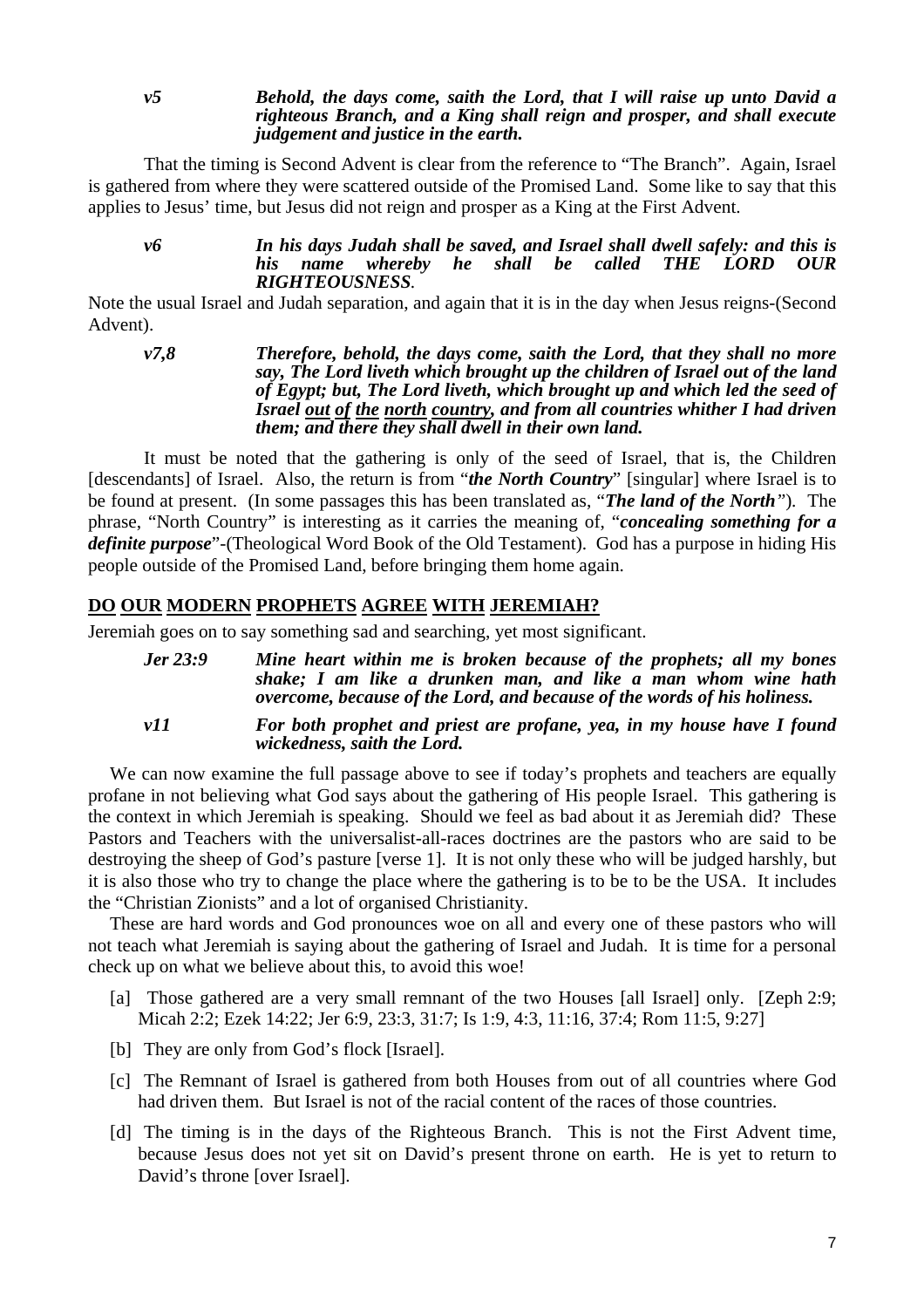- [e] Judah and Israel are separate entities until this gathering time. Their present enmity has been stated in [Isaiah 11:11-13]. Do we believe this?
- [f] It is "*in his days"* that the two entities re-unite. The "*middle wall of partition"* that the Apostle Paul talks of is then totally broken down under the New Testament that is made with Israel and Judah alone [Heb 8:8]. And then, Paul concluded*, "All Israel shall be saved"*. ("All" here means Israelites from both Houses). In prophecy, the two parties are never other than Israel and Judah - they are never "Jews and Gentiles" in the way that is commonly presented. There is no line of Old Testament prophecy that the popular teachings could be shown to fulfil.
- [g] The people concerned are always the "*seed"* [genetic] of the Children of Israel [v8].
- [h] The "Land" is that which was given to their Fathers [genetic]. There are not two promised lands, nor is this promised land a place to which "saints" are raptured to before the Millennium. Israel is to "*dwell"* in their own land; the same one that was given unto their fathers. They are gathered from out of nations on Earth, and not from some place outside of earth from where they supposedly might have been raptured.

Let us look at this passage from Jeremiah again, and examine our hearts:

- 1. Are we those upon whom God says He will bring evil [v12]?
- 2. Are we those who cause *my people Israel* to err [v13]?
- 3. Do we **s***peak a vision out of our own heart* and not out of the mouth of the Lord? -[v16].
- 4. Do we say to our people, or think, "*no evil shall come upon you"* [v17]?
- 5. Have we yet "*marked his word and heard it"* [v18]? Indeed, look at the rest of this chapter of Jeremiah about teachers and pastors who carry on stealing "*my words every one from his neighbour"*.
- 6. Is what we teach or believe just what we learned at Bible College, a church or from what we read in a book?
- 7. Will we yet continue not to accept, or to ignore, what God is saying through His prophets about the time and place of the gathering of Israel?
- 8. Will we continue to ignore the present separation of Israel and Judah as prophetic identities, even if both may be found cohabiting?
- 9. Will we continue to ignore the time when Israel is gathered and confess that this is NOT what is happening in the Israeli state?

Let us probe this subject further in Jeremiah.

*Jeremiah 31:8-11 Behold, I will bring them from the north country, and gather them from the coasts of the earth, and with them the blind and the lame, the woman with child and her that travaileth with child, together: a great company shall return thither. And they shall come with weeping, and with supplications I will lead them: … He that scattered Israel will gather him, and keep him, as a shepherd does his flock. For the Lord has redeemed Jacob***. …** 

Who"? Yes, "Jacob". We find again the place that Jacob come from, is the "*North country*". Woman still are getting pregnant at that time and life on Earth continues. They were not raptured away anywhere, nor do they come from a place where they "*neither marry or are given in marriage*<sup>"</sup>. It is the returned Lord Jesus who leads them back to the Land; this Scripture again shows the timing of this gathering! The flock is made up of two parts; remember how Jesus said He had other sheep than the Judean fold? One is the House of Judah and the other is the House of Israel. The two add together to make up the *Jacob* we see in the verse above.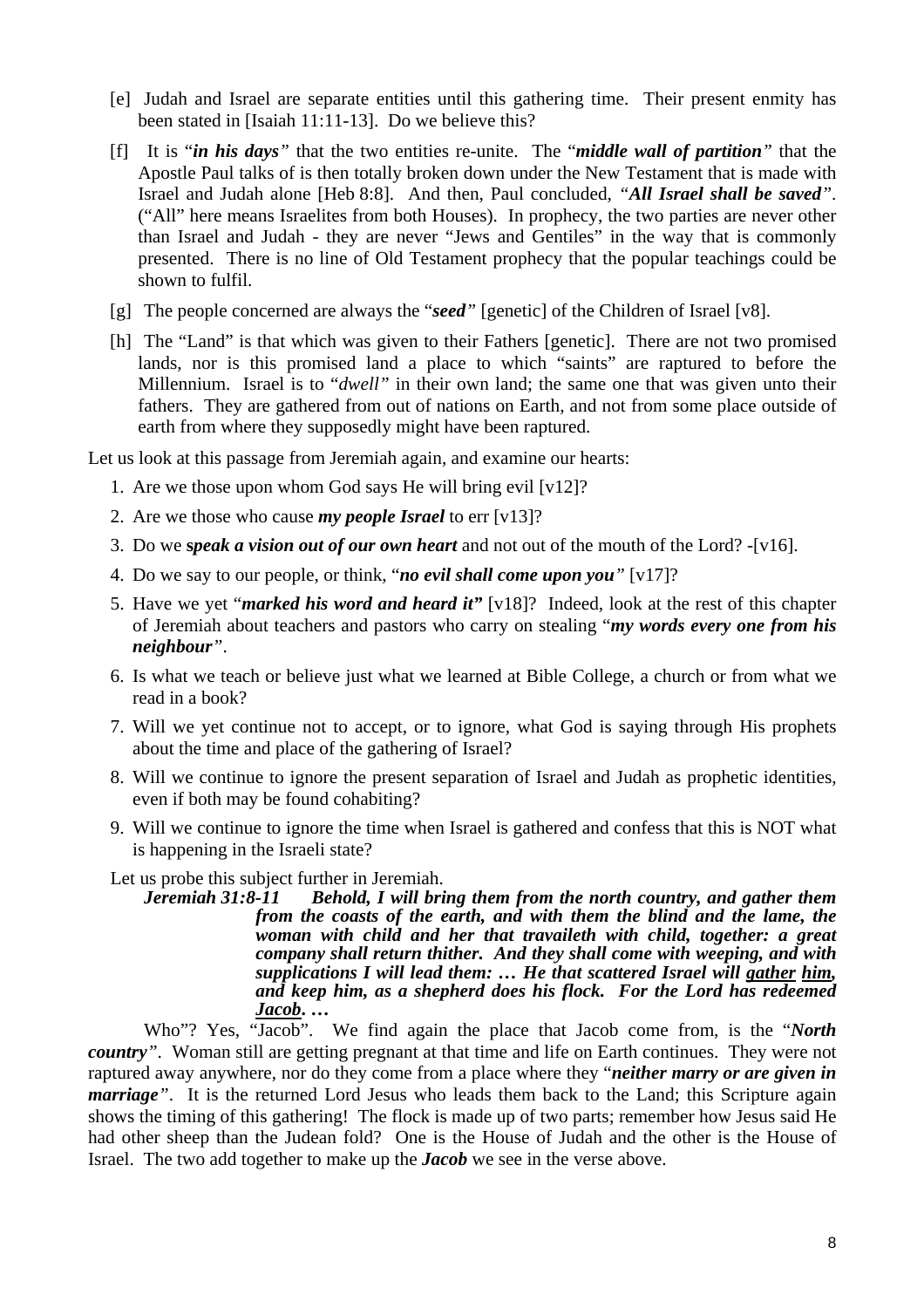It is only Jacob-Israel [both Israel and Judah] that is spoken of in Scripture as being redeemed. It is never a multi-racial church. [Note again, only Israel was given the Law as a covenant, and therefore only Israel needs redeeming from that broken Law]. In Jer 31:2, it is Israel who finds grace in the wilderness; it does not include anyone else. Could all the factors in this chapter be spiritualised away?

### *Jer 31:1 At the same time, saith the Lord, will I be the God of all the families of Israel, and they shall be my people.*

The "planting" in 2 Samuel 7:10 does not refer to "this Land", but refers to the "place" Israelites are to occupy when expelled from the Promised Land.

God is never spoken of as the God of all races, and Israel is "*my people"*. As God says in verse 3 "*of old**I have loved thee* [Israel] *with an everlasting love"*. Jeremiah 31:31 is the very chapter Paul repeats in the Book of Hebrews [Heb 8:8] telling of the New Covanant that is made with the House of Israel and the House of Judah. The New Testament is made with none others, even in the New Testament pages!

### *Jer 32:41 Yea, I will rejoice over them to do them good, I will plant them in this land assuredly with my whole heart and with my whole soul*

 Who, and who only, are planted in "*this land*? Israel can never be spiritualised away as a "*church*" in the modern concept. Jeremiah 31:35-37 and 33:17 tells us that Israel will always be A PEOPLE in the same way Peter does in the New Testament. This is to be so as long as the stars are shining and the moon can be seen. So Israel is still an individual two-part racial entity today, consisting of the House of Israel and the House of Judah! Jeremiah also tells us about the House of Israel always having a monarch over them [Jer 33:17], although not necessarily ruling as an autocrat, and so part of Israel of where Israel is must contain a monarchy today. The British College of Heralds have concluded that Queen Elizabeth is the 144<sup>th</sup> descendant of King David! NB There are no separate prophecies concerning any non-Israelite church.

#### *Jer 50:4,5,19 In those days, and in that time, saith the Lord, the children of Israel shall come, they and the children of Judah together, going and weeping: and they shall go, and seek the Lord their God. They shall ask the way to Zion with their faces thitherwood, … And I will bring Israel again to his habitation, …*

It is always Israel and Judah only! Again they are mentioned separately as seeking God together. There is not one drop of a stream of prophecy to the contrary! This verse is certainly not being fulfilled in the Israeli state today, or in the USA! Some would say that "Zion" is a figure of speech, or that the prophecy concerns the return of Judah to the Land under Ezra and Nehemiah. But here it is both houses, not just Judah, who are mentioned as separate entities making up "*all Israel*" as being brought to his habitation. Israel will be sanctified in the eyes of all the other races when God gathers His people *… then shall they dwell in THEIR LAND that I have given unto My servant JACOB* ... [Jer 28:24-26]. The word "Jacob" can never include other races, and of course, that place is pin-pointed precisely. This then could not refer to the USA!

# **THE GATHERING IN EZEKIEL**

This book tells the same story. In chapters 37 and 38 in particular we find some verses are commonly extracted to support popular views. But these chapters also give a repeat of the timing factors, which immediately puts this subject in the right perspective. Ezekiel was told, "*Behold I send you TO THE CHILDREN OF ISRAEL"-* [Ezek 2:3 and 3:1]. To extend this limitation beyond the Children of Israel is to deceive! We are told by the Apostle James, who wrote to THE TWELVE TRIBES, that many deceivers are entered into the world. Our modern deceivers extend these twelve tribes to include every race on earth. They claim other races are joined to Israel by *adoption***.** If this were so then other races and churches would have to come to belong to one of the Twelve Tribes! They would have to be in either one or the other of the Houses of Israel or Judah.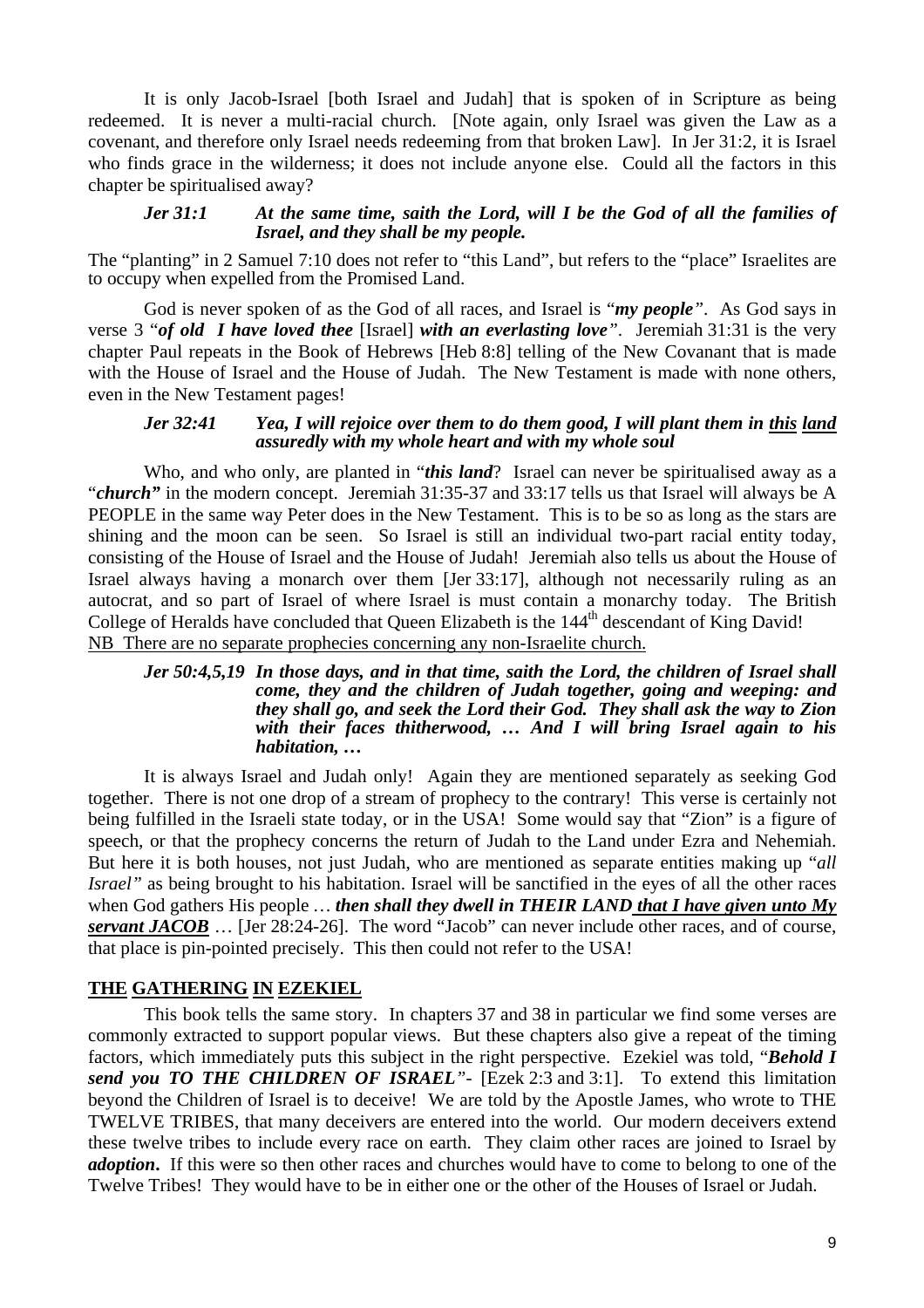#### *Ezek 11:17 … Thus saith the Lord God, I will even gather you* **[Israel]** *from the people, and assemble you out of the countries where you have been scattered, and I will give you the land of Israel.*

Ezekiel tells the same story as Jeremiah! He makes the same complaint about the pastors and prophets who ignore the national message of the Bible and who have not "*made up the hedge for the House of Israel"*. He says that their teaching is "*prophecy out of their own hearts"-* [Ezek 13:1-16]. The rest of this chapter tells how their teaching seduces Israel. Today the modern teachers "*see visions of peace"* for Jerusalem [v16] and they think that the Israeli state, or the USA, is the start of the fulfilment. But, there will be no peace in Jerusalem until Edom is destroyed there and the Prince of Peace brings the righteous remnant back to enjoy the abundance of peace they alone are promised. This gathering is after Esau's descendants have been destroyed in 'The Land' by a complete and utter destruction.

God says that these false prophets will have God's hand against them, "*and they shall bear their iniquity" -*[Ezek 14:9-11]. They will be taken out from among Israel! It is God who is saying these things, like it or not! We can see the severity of God in this and just how seriously we must take heed to this message.

Although Israel is punished much for their abominations, God says:

*Ezek. 16:60 Nevertheless, I will remember my covenant with thee* [Israel]: *… and I will establish unto thee an everlasting covenant.* 

The next passage tells the same story about Israel being gathered, "*out of the countries wherein ye are scattered*", and "*bring you into the land of Israel*". There is never a conclusion that where Israel was scattered to might be a permanent destination, as the USA-Zion people say.

*Ezek.20-34, And I will bring you out from the people, and will gather you out of the countries wherein ye are scattered, with a mighty hand, and with a stretched out arm, and with fury poured out.* 

*And I will bring you into the wilderness of the people, and there will I plead with you face to face. Like as I pleaded with your fathers in the wilderness of the land of Egypt, so will I plead with you, saith the Lord GOD. And I will cause you to pass under the rod, and I will bring you into the bond of the covenant: And I will purge out from among you the rebels, and them that transgress against me: I will bring them forth out of the country where they sojourn, and they shall not enter into the land of Israel: and ye shall know that I am the LORD. As for you, O house of Israel, thus saith the Lord GOD; Go ye, serve ye every one his idols, and hereafter* **also***, if ye will not hearken unto me: but pollute ye my holy name no more with your gifts, and with your idols.* 

*40For in mine holy mountain, in the mountain of the height of Israel, saith the Lord GOD, there shall all the house of Israel, all of them in the land, serve me: there will I accept them, and there will I require your offerings, and the firstfruits of your oblations, with all your holy things. I will accept you with your sweet savour, when I bring you out from the people, and gather you out of the countries wherein ye have been scattered; and I will be sanctified in you before the heathen. 42And ye shall know that I* **am** *the LORD, when I shall bring you into the land of Israel, into the country* **for** *the which I lifted up mine hand to give it to your fathers.* 

Like all the prophets, what Ezekiel says could never "fit" the USA. The gathering of Israel, from among the countries "*wherein you are scattered"*, is with fury, purging and judgement. All flesh shall know that "*I the Lord have drawn my sword"-*[Ezek 21:5]. Can we perceive the sword sharpened as Ezekiel did [Ezek 21:8-17]? Or do we prophesy lies saying God's people shall be raptured away out of it? God's principle is always, "*the unrighteous shall be severed from among the just" -*[Matt 13:49]. How dare our teachers reverse what Jesus says! They teach that the righteous are raptured away from wicked. These teachers must face their judgement! In the parable of the Tares and the Wheat, is it not the Tares who are FIRST burned? We must have a good think about this! Likewise, what happens to those who prophesy of another place, such as the USA?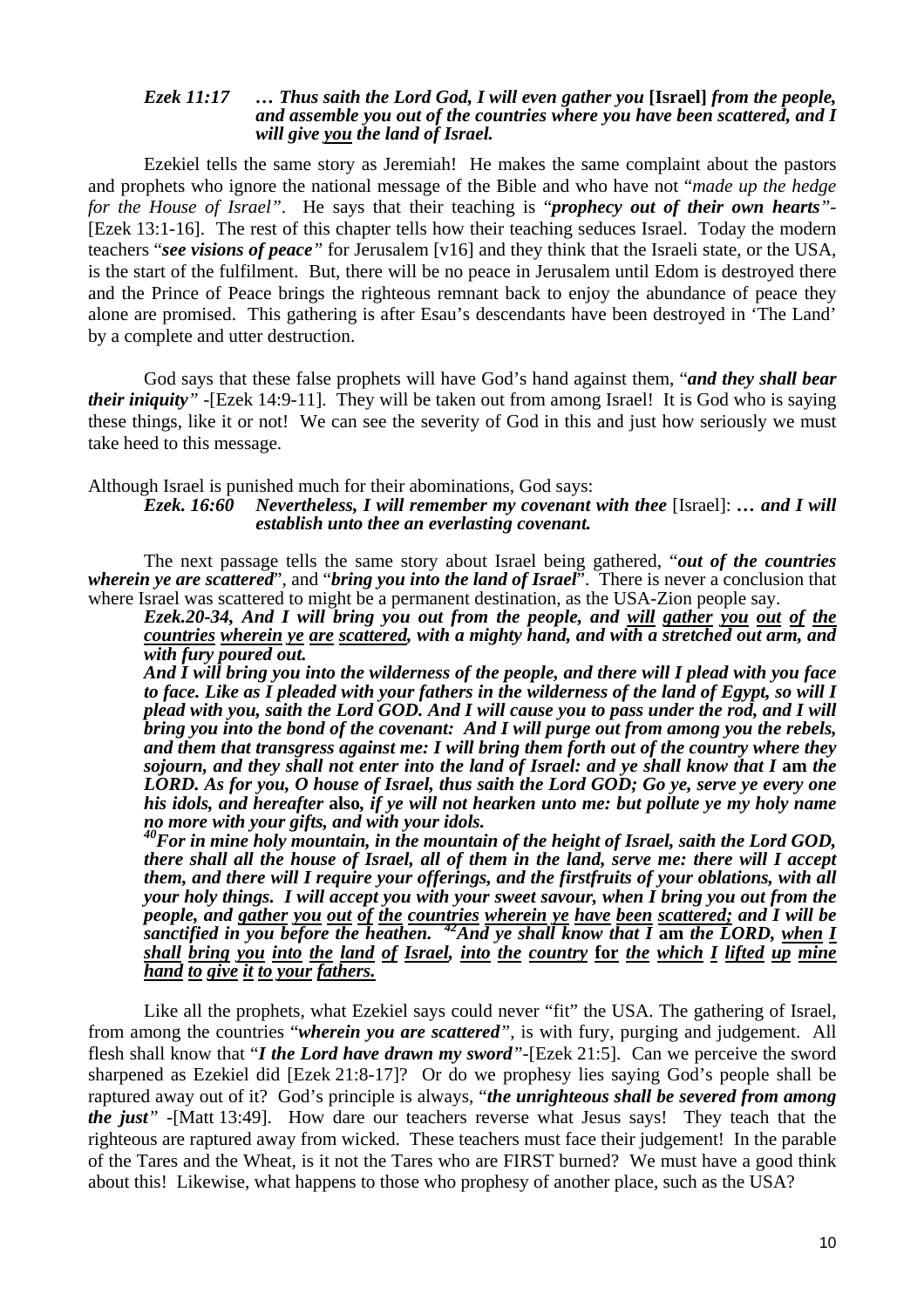Ezekiel 34 is too long to quote, but it is a mine of treasure on the subject of the gathering of Israel. It ends by saying:

### *Ezek 34:30,31,33 Thus shall they know that I the Lord their God am with them, and that they, even the House of Israel are My people, saith the Lord God. And you my flock, the flock of my pasture, are men and I am your God …*

"Sheep" and "flock" are the people who personally belong to God. Israel is bought back for a price and "found". The "*bring* [v13] and "*seeketh out"* [v12] parallel the "*bought"* and "*found"* through the New Testament parables. The "*new heart"* is a promise made to the House of Israel. You will look in vain for the "*new heart*" to be put in anyone else but Israel ... [Ezek 36:21-38].

# *Ezek.36:24, For I will take you from among the heathen, and gather you out of all countries, and will bring you into your own land***.**

What is the timing? We must look at this timing and see if what is commonly taught is right. And with this, note the desolation that is yet to come upon the land before Israel returns. Other prophets write about this too, but you will not find our modern teachers ever mentioning it. They are too busy prophesying smooth things about the Israeli state or the USA being Zion! These are the false prophets. These are the ones with the dangerous doctrines, every one of them. Of them Isaiah 8:20 says, "*To the law and to the testimony: if they speak not according to this word, it is because there is no light in them***"**. To seize upon a passage such as 2 Samuel 7:10 and ignore the story that all the prophets tell, is wrong! The weight of evidence shows that something must be wrong with the way 2 Samuel 7:10 is used by the USA-Zion advocates. What this is is described in the writer's paper, "The Earth is the Lords".

# **THE PROPHECIES OF THE DRY BONES AND THE TWO STICKS**

Our end-time teachers and book writers use extracts from these chapters, but again they ignore the timing factors of the gathering, as well as exactly whom this prophet is addressing.

# *The dry bones*

In the parable of the dry bones, we find:

### *Ezek 37:11 Then he said unto me, Son of man, these bones are the whole House OF ISRAEL.*

# **They are expressly stated to be Israelites, so how could they be anyone else?**

# *Ezek 37:14 … and I shall place you in your own land …*

Just who, and who only are to be placed in their own land? It is Israel as a people who alone are being addressed. So we must again ask if this gives support for the present Israeli state. To support the Israeli state is to say, in effect, that the resurrection is past. The current teaching about the Israeli state is pure deception! Also, the same applies to those who say that "your own land" is the USA. Please note this – if the USA was already Jerusalem or Zion, then Israel would have to be taken away from there to go back to "your own land". This does not add up!

# *The two sticks.*

Even the Jehovah Witnesses have a play on this one. However, the Bible states the one stick represents Judah and the other represents Israel. They are *companions* … [v16] … or *fellows* … [v19]. The sticks become joined together. This is a picture of the gathering together of all Israel. It includes no one else! It is not "Jews and Gentiles" in the popular conception.

### The prophet goes on to say:

*Ezek 37:21-23 … Thus saith the Lord God; Behold, I will take the children of Israel from among the heathen, whither they be gone, and will gather them on every side, and bring them into their own land. And I will make them one nation in the land upon the mountains of Israel; and one king shall be king unto*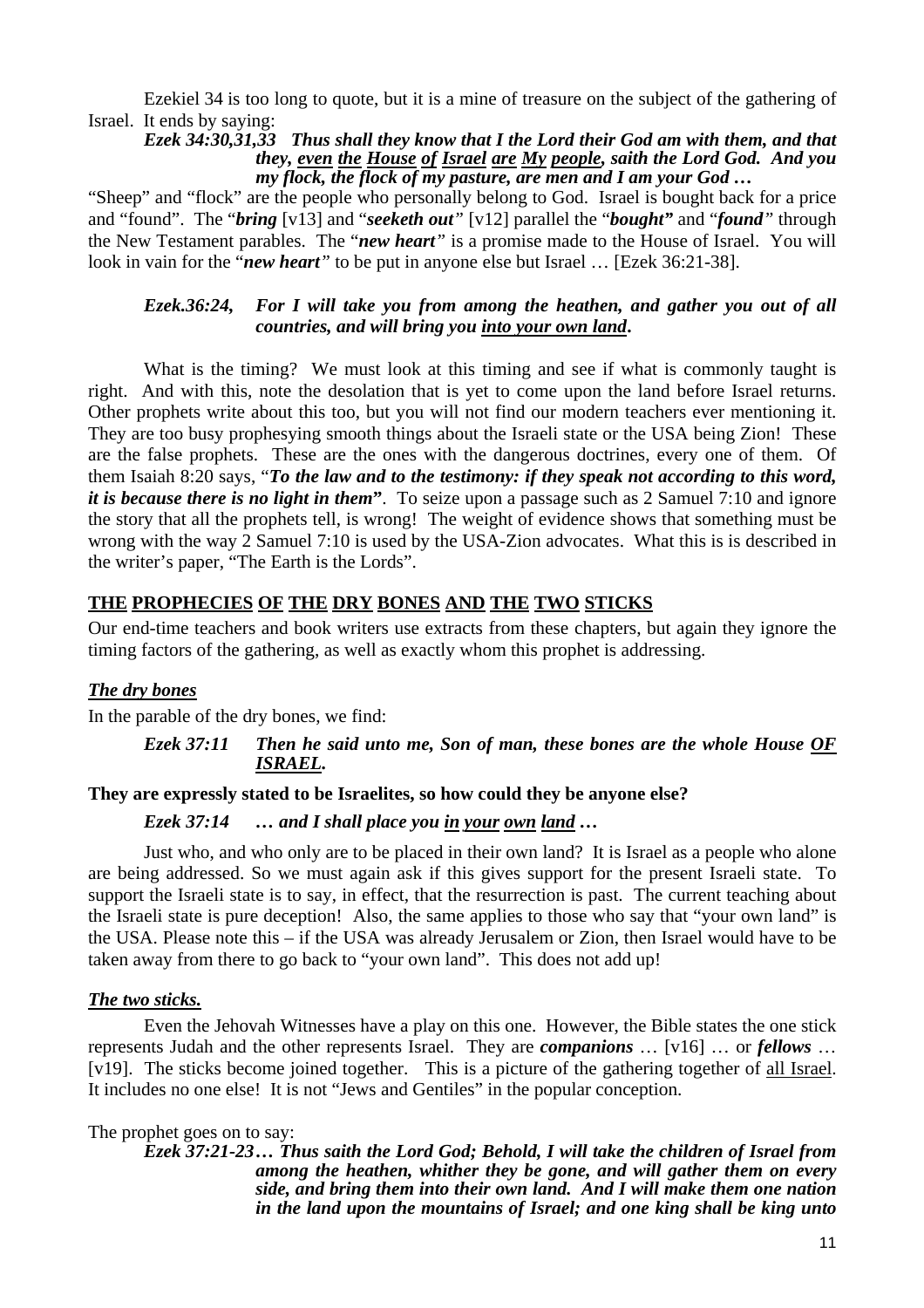#### *them all; and they shall no more be two nations, neither shall they be divided into two kingdoms anymore at all.*

Anyone who denies that Israel is made up of just these two peoples has a serious problem. If they are not prepared to believe this *earthly* thing, Jesus says they cannot ever believe *heavenly* things [John 3:12]. At present Israel could not possibly be a singular "church" as some teach. The two parties could not possibly be "Jews and Gentiles" as is commonly taught. All the *kosmos* [or order] of Israel that Jesus is talking about is changed by our teachers to mean all the races on the Earth. This is not truth.

#### *Ezek 37:24 And David my servant shall be king over them; and they all shall have one Shepherd …*

Religious denominations teach that Jesus is the King of Christians of all races, but they fail to observe that Jesus says He is gone away to a far country, AND WILL RETURN to the same place, to take His kingdom and be one Shepherd to Israel. Those falsely occupying the vineyard part, at present, will be destroyed "*with the brightness of His coming"*. The vineyard is not the whole earth; it is a specific area of the earth. The one shepherd will return them to the same place they left from, a place that could not possibly be the USA!

#### *Ezek 37:25 And they shall dwell in the land that I have given unto Jacob my servant … and my servant David shall be their Prince, for ever.*

This "land" is a defined area on earth, being that given to Jacob. There is both racial separation and place separation.

#### *Ezek 37:28 And the heathen shall know that I the Lord do sanctify Israel, when my sanctuary shall be in the midst of them for evermore.*

In these verses we see two groups, *the heathen* and *Israel*; they are two completely separated identities.

| Ezek 39:21 | And I will set my glory among the heathen, and all the heathen shall see<br>my judgement that I have executed, and my hand that I have laid upon<br>them.                                  |
|------------|--------------------------------------------------------------------------------------------------------------------------------------------------------------------------------------------|
| v22,23     | So the house of Israel shall know that I am the Lord their God from that<br>day and forward  and the heathen shall know that the house of Israel<br>went into captivity for their iniquity |
| v25        | Thus saith the Lord God; Now I will bring again the captivity of Jacob, and<br>have mercy upon the whole house of Israel, and will be jealous for my holy<br>name.                         |
| v27        | and am sanctified in them in the sight of many nations;                                                                                                                                    |
| v28        | Then shall they know that I am the Lord their God, which caused them to<br>be led into captivity among the heathen, but I have gathered them [Israel]<br>unto their own land               |
| v29        | Neither will I hide my face any more from them: for I have poured out my<br>spirit unto the house of Israel.                                                                               |

Note here the segregation of Israel from the other nations. The mercy upon Israel is "*in the sight of many nations"*, so Israel and these many nations coexist, but are separate in God's sight. On whom do the prophets say the Spirit is poured out? Do the prophets say it is poured out upon all races? From Joel 2:28 [and from the New Testament] we have been wrongly taught that "*all flesh"* is not limited to Israel's sons and daughters, even if Israel are the people being addressed. But "*all flesh"* almost always means the "*all flesh"* of Israel.

The important thing to note in connection with the gathering of Israel, is that Israel is still a separate racial entity from the other nations, not only at this late stage of this present age, but into the next age. It is impossible that Israel has become a multi-racial "church". There is no prophecy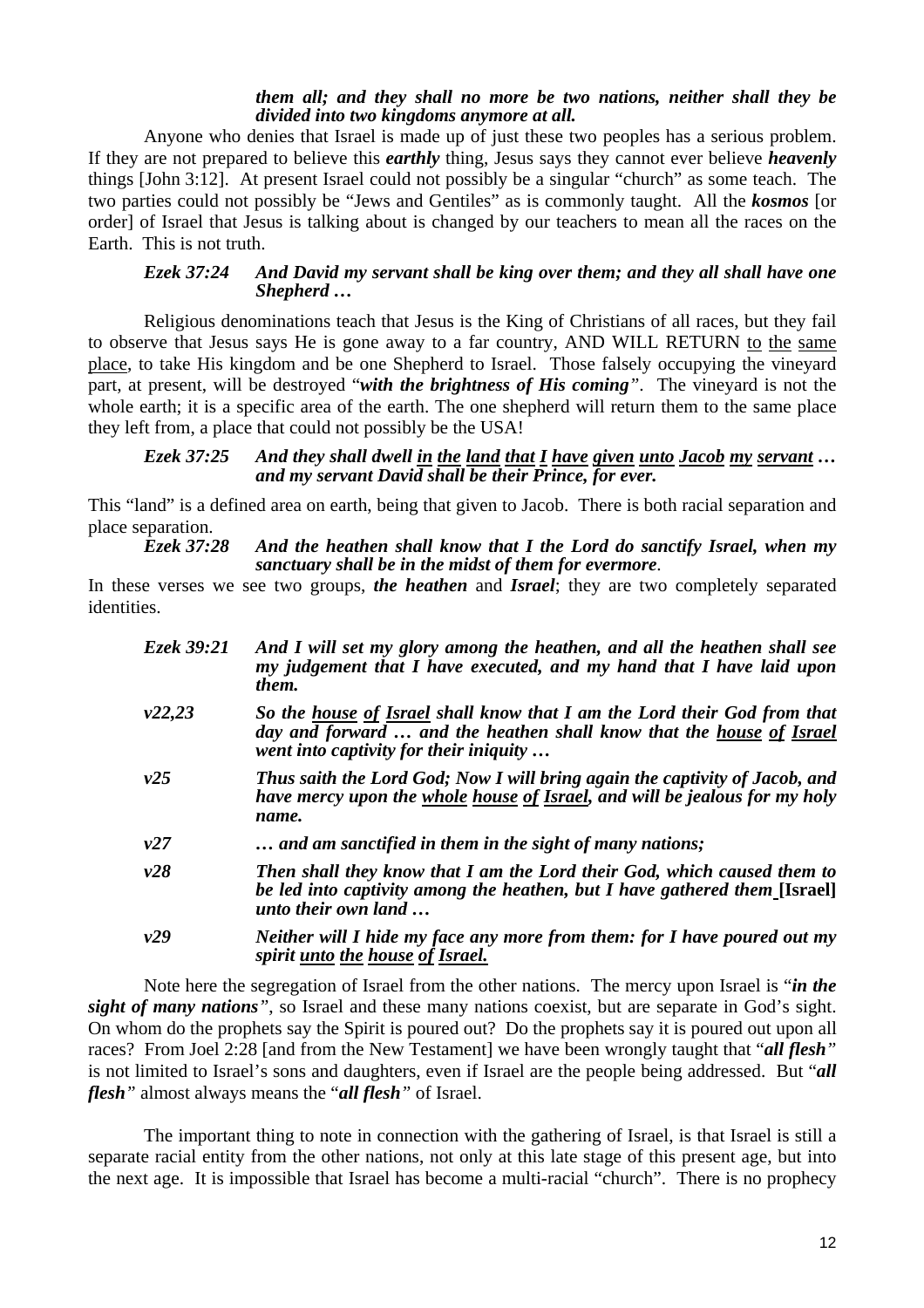at all about any portion for anyone of any race other than the Twelve Tribes. God's sanctuary is stated to be "*in the midst of Israel"* and NOT in the midst of the heathen nations or races.

At the end of Ezekiel, we find listed the apportioning of the land that is divided "*according to the Tribes of Israel*<sup>"</sup>. All those who want to continue to call the Tribes of Israel "The Church" will continue to blur what is on the pages of the Bible in black and white. The more this subject is examined, the more impossible the popular evangelical teachings become. And the more impossible becomes the teaching that the USA is Zion or the Daughter of Zion!

# **THE GATHERING IN DANIEL**

The "stone" kingdom of Daniel 3 is touched upon in the writer's booklet, "*Why Not Proclaim the Kingdom of Heaven?*<sup>*"*</sup> and a summary of the position is given in Daniel 7.

*Daniel 7:13,14 … one like the Son of man came with the clouds of heaven, and came to the Ancient of days, and they brought him near before him. And there was given him dominion, and glory, and a kingdom, that all people, nations and languages, should serve him: …and his kingdom that which shall not be destroyed.* 

Yet again, this kingdom is separate from other peoples and nations. The other peoples are servants to Israel. The Lord of Hosts, the Lord of the armies of Israel, has the whole Earth and all the other peoples in subjection. At the end of this book of Daniel, the archangel Michael "*standeth for the children of thy* [Daniel's] *people"-*[Dan 12:1]. Daniel's people were Israel. The limitation is specific! Again, there is no suggestion of a "church" in the way it is presented today.

# **THE GATHERING IN HOSEA**

Hosea says the Children of Israel will be known as "*The sons of the living God".*

*Hos 1:10 Yet the number of the children of Israel shall be as the sand of the sea, which cannot be measured or numbered; and it shall come to pass, that in the place where it was said unto them, Ye are not my people there it shall be said unto them, Ye are the sons of the living God. Then shall the children of Judah and the children of Israel be gathered together, and appoint themselves one head, …* 

The "One Head" is Jesus Christ, the King of Israel. This shows the time is Second Advent.

Here again we find that the separation of the two Houses must still exist today. Peter, in the New Testament quotes Hosea who does not say anything about Israel being other than "*a* **[**singular**]** *nation"***.** He is writing to Israel.

# *Hos 8:10 Yea, though they* [Israel] *have hired among the nations, now I will gather them …*

God says He will then be as the dew to Israel [Hos 14:5]. But note, none of these things are said to anyone of any other race. Israel is scattered "among" the other nations, and is to be gathered from among them. They will be gathered from where they are now.

# **THE GATHERING IN JOEL**

In **"***those days"* of the pouring out, the blood and fire, the pillars of smoke and the sun being turned into darkness with the moon into blood, Mount Zion and Jerusalem shall be delivered. This is the time when God say"s He **"***will be jealous for His land and pity His people"***.** God's people, expressed as being Israel, are still that same entity. The land is still the same area. The land is always, **"***His Land***".** The other races are still separate.

### *Joel 3:1-2 In those days … and will plead with them there for my people and for my heritage Israel, whom they have scattered among the nations, and parted my land.*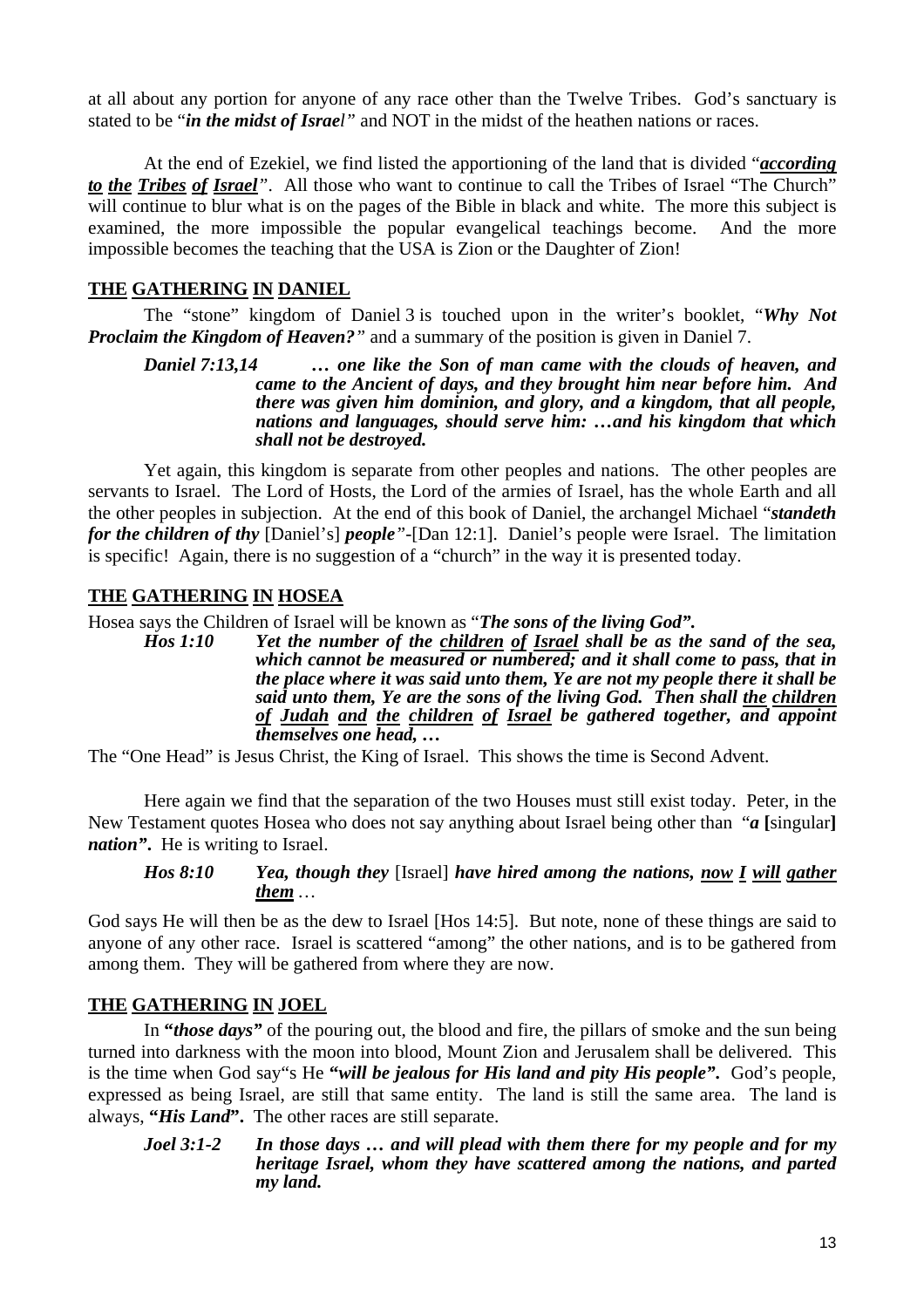**God says that His heritage is still the unchanged nation of Israel who is "***My people"***.** It is not **"***The Church"* in the common concept. "My land" is still parted today.

The remnant left of God's people are NOT raptured away from this time of trouble. They are very much present. Joel points out that at that time, the Lord will be the hope "*of His people"* and the strength of "*The Children of Israel"-***[**Joel 3:16,17]. **"***The Children of Israel"* are not multi-racial non-Israelites. No strangers (zuwr) will pass through Jerusalem any more [v17]. Note this well. This means that such must be "*passing through Jerusalem"* up to this time! We can see that this passing through of strangers is not God's intention and the effect of the mixed multitude within Israel is always to Israel's detriment.

### **THE GATHERING IN AMOS**

This prophet speaks about the grievous judgements upon Israel. He reminds us of the terror of these days and of the sun going down at noon and of the destruction in "The Land". But of those of Israel who are left, he says:

*Amos 9:11-15 In that day will I raise up the tabernacle of David that is fallen, and close up the breaches thereof, and I will raise up his ruins, and I will build it as in the days of old: That they may possess the remnant of Edom … And I will bring again the captivity of my people of Israel, and they shall rebuild the waste cities … And I will plant them upon their own land, and they shall no more be pulled up out of their land which I have given them, saith the Lord thy God.* 

Amos did not prophesy about any rapture! The territory of Edom was part of that land promised to Abraham. The "waste cities" are those desolated by nuclear fire, or something worse. **"***Their own land***"** means just that, and from this point in time, Israel will not be taken into captivity again.

Our modern teachers like to take an expression like "*rebuild the waste cities"* and misapply this to say this is what is happening in the Israeli state today. Cities are being rebuilt, but the tabernacle of David is not raised up. There are some who say this tabernacle was raised up in the  $11<sup>th</sup>$  century and that it has to do with worship, but when we examine the use of the word we see it refers to where something happens and not what happens in it. Isaiah 16:5 connects the establishment of the Throne with the tabernacle of David, and Jesus has not returned to sit upon that throne. To date, neither has *"the sun gone down at noon-day",* and so the "*plant them upon their own land*" could not apply to the Israeli state or the USA. The cities of the Land have never been devastated so much that there is not a person, a blade of grass or even a fish [Zeph 1:2,3]. What else than atomic fire, or something worse, would be likely to destroy every fish? This makes the idea that the USA is Zion and that the phrase, "daughter of Zion" means Washington City, not only foolish imagination, but impossible.

This destruction must come to pass before the notable day of the Lord, and before Israel returns to the Land. This level of destruction has never happened yet to what is commonly called the "Holy Land". The wasted cities will then be rebuilt by Israel, but not before this time. That which is being built now in Palestine, must be something other than what the prophets are talking about concerning Israel. It is Edom that is presently doing the building, not Israel.

We will see that the reference to the remnant of Edom in verse 12 is confirmed when we quote from Obadiah. These peoples falsely calling themselves "Jews" will be exterminated and:

# *Obadiah 1:17 "… and the house of Jacob shall possess their possessions".*

This is the time when Israel displaces Edom [see the writer's booklet, entitled, **"***Could the Modern Jews by Israel"*. The "House of Jacob" never means all races. Neither did Obadiah prophesy of a multi-racial church!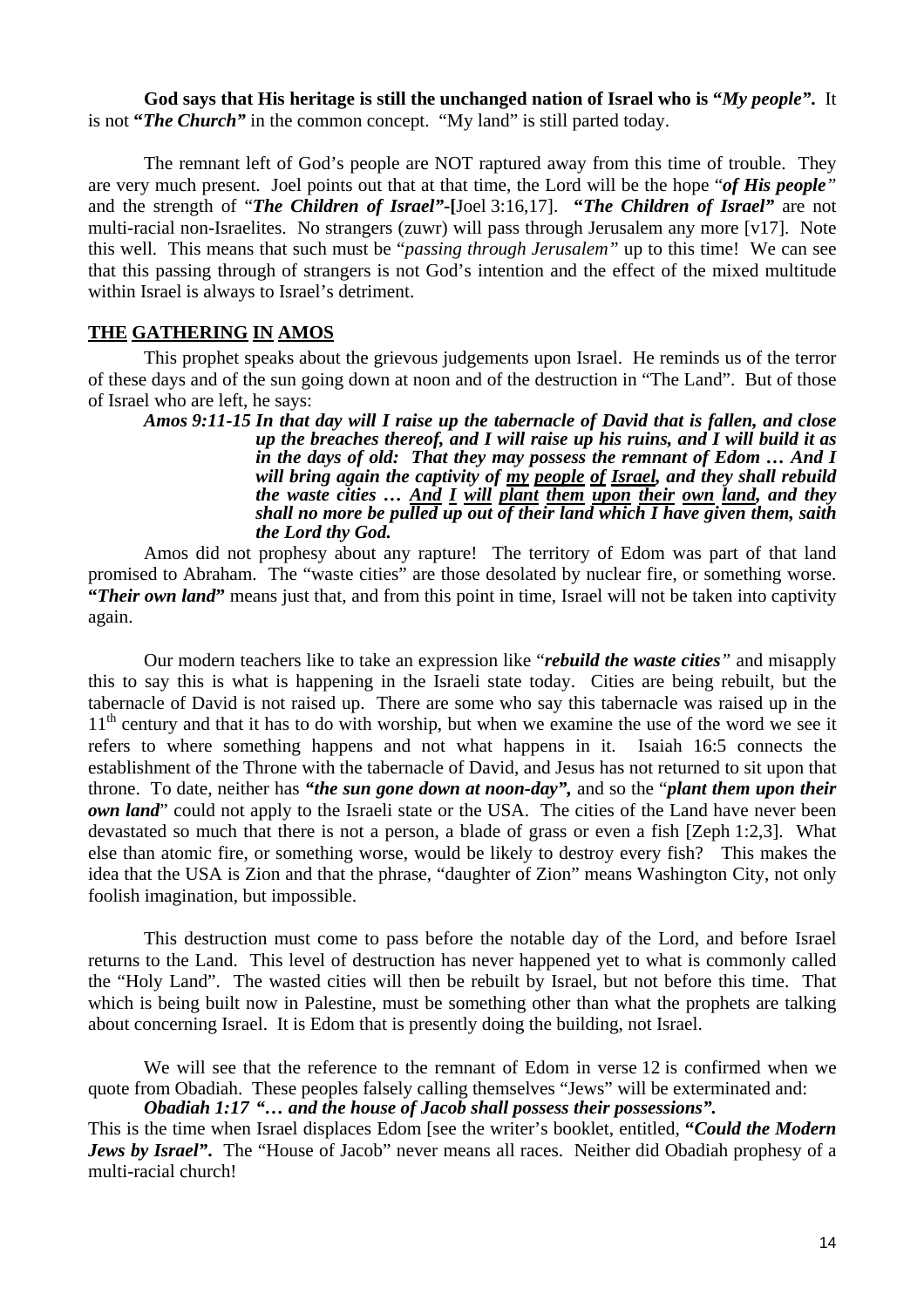### **THE GATHERING IN MICAH**

By now the consistency of the message about the gathering together of Israel to that land promised to the fathers of Israel has to be apparent to anyone with half a mind to evaluate the evidence objectively. Not one of the prophets of Israel is an universalist! Not one! Not one suggests that the USA is that Land promised "to the fathers".

This continues through the minor prophets.

#### *Micah 2:12* I will surely assemble, O Jacob, all of thee: I will surely gather the remnant *of Israel; I will put them together as the sheep of Bozrah, as the flock in the midst of their fold…*

Micah agrees with all the other prophets that the gathering only involves Israelites. As the other prophets say, the time is Second Advent**, "***and their king shall pass before them, and the LORD on the head of them***"-(**V 13).

Then Israel is gathered, Micah tells the position of the other nations.

*Micah 4:2 And many nations shall come, and say, Come, let us go up to the mountain of the Lord, and to the house of the God of Jacob, and he will teach us of his ways, and we will walk in his paths: for the law shall go forth of Zion, and the word of the Lord from Jerusalem.* 

This is the time when Jesus rules, with Israel, over the nations with a **"***rod of iron"***.** The *"nations shall see and be confounded at thy might"-*[Micah 7:16]. Metaphorically, the other nations are, **"***to lick the dust"-* [Micah 7:17].

For the duration of the millennium, there is no more war among the nations, all of whom are still separate from Israel. Israel is described as a "nation", as are the others. Other nations and Israel are always separate peoples in Scripture. All the prophets agree without exception.

#### *Micah 5:7,8 And the remnant of Jacob shall be in the midst of many people as a dew from the Lord … And the remnant of Jacob shall be among the Gentiles*  **[nations]** *in the midst of many peoples as a lion among the beasts of the forest.*

Micah goes on to remind us of the Doctrine of Balaam and that to walk humbly with her God, Israel must avoid the idolatry that comes through racial intermarriage. Idolatry always is a reason, through Scripture, for judgement upon Israel. Balaam prophesied blessing upon Israel when Israel dwelt as a separate people. Moabite intermarriage with Israel destroyed this separation leading to idol worship. As with the other prophets, Micah concludes with the usual message:

### *Micah 7:20 Thou wilt perform the truth to Jacob, and the mercy to Abraham, which thou hast sworn unto our fathers from the days of old.*

Ask yourself what, **"from the days of old"** means. Despite what all the prophets have to say about this subject, it is ignored, or spiritualised, by almost all of today's teachers. What they fail to study is the original covenant that involved a particular covenant land as well as a covenant people!

# **THE GATHERING IN NAHUM**

This prophet's message on this subject is easily missed because the word for "gather" is translated here as "turned away" [KJV] or "restore" [NIV].

### *Nahum 2:2 For the Lord hath turned away* **[gathered]** *the excellency of Jacob, as the excellency of Israel:*

But Nahum is just as exclusive about Israel as are all the other prophets. This prophet mentions other peoples only as they relate to Israel.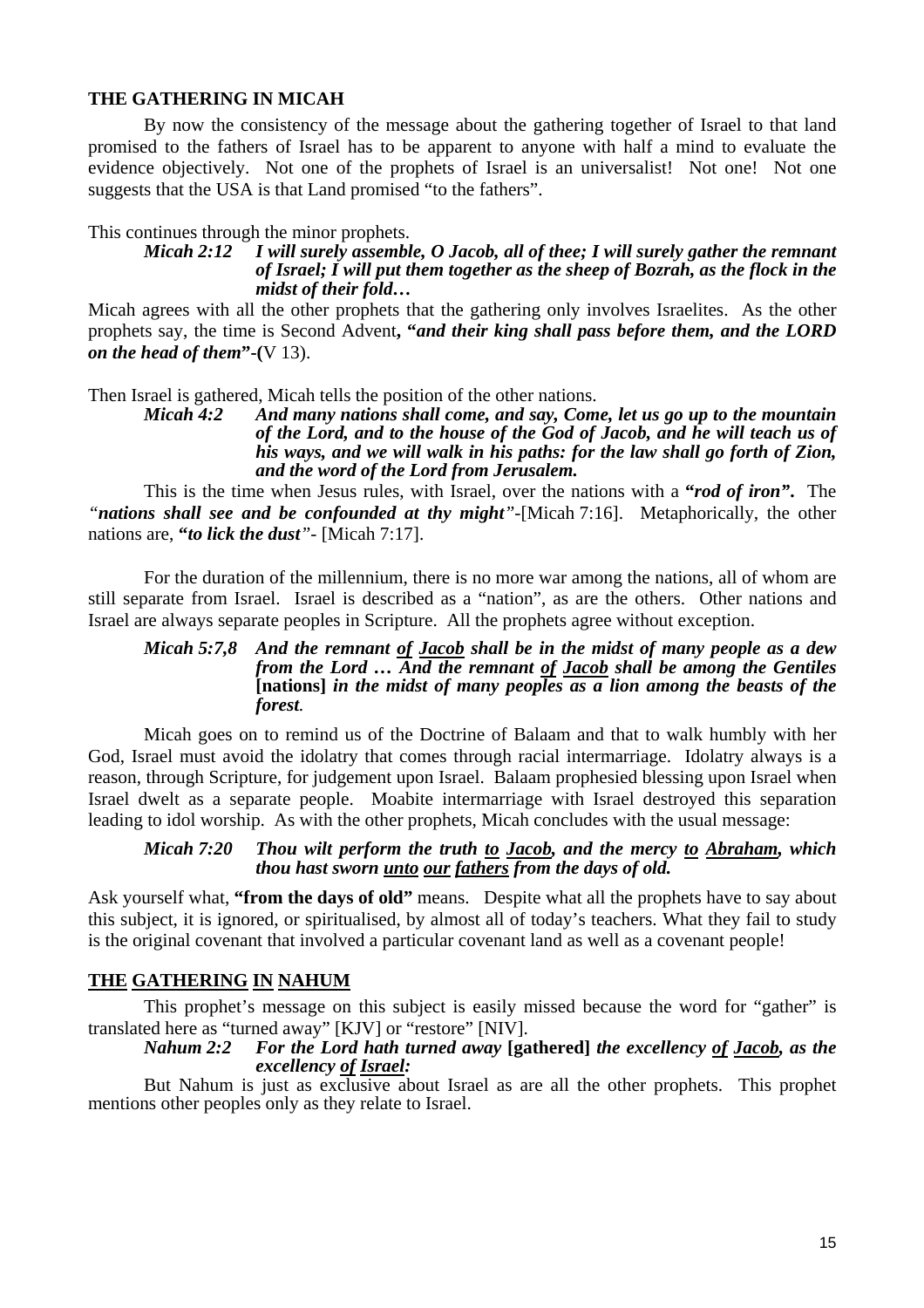# **THE GATHERING IN HABAKKUK**

Habakkuk is the prophet who declares that the vision is for an appointed time and that it will surely come [Hab 2:3 and Hab 3:13 – *You went forth for the salvation of Thy people, the salvation of Thy anointed.***]** 

To call Israel as a people **"***God's anointed"* is almost never taught today. It could not possibly be taught together with popular concepts. When we consider the timing factor of chapter three when the Lord goes forth for the salvation of His people, this is at the time of the Second Advent [Hab 3:3-6]. It is at a time of judgement [v9-12].

*Hab 3:18 Yet I will rejoice in the Lord, I will joy in the God of my salvation.*  This is the message Habakkuk gave to the Chief Singer about the salvation of the anointed people Israel. It must be a very important message!

# **THE GATHERING IN ZEPHANIAH**

This prophet speaks about the terrible judgements upon Israel and then he speaks of the remnant of Israel with the Lord in the midst of them.

*Zeph 3:17,18,20 The Lord thy God in the midst of thee is mighty; he will save, he will rejoice over thee with joy; … I will gather them that are sorrowful … At that time I will gather you again … for I will make you a name and a praise among all people of the earth, when I turn back your captivity before your eyes, …* 

As usual, the word "gather" is associated with the ending of Israel's "captivity". In this passage the word **"***gather"* is found twice. Although Zephaniah was a prophet to Judah, the last chapter speaks of the remnant of Israel [v13] and of a fulfilment beyond the return of Judah from Babylon.

Israel is still found to be separate among "*all the peoples of the earth"-* [v20]. We do not find reference to such captivity of any other nation but Israel. Israel is the only people exclusively gathered together from among the other nations! When prophecy is about Israel being taken into captivity, it is made clear that this involves being taken out of their land. Thus nationally, Israel is in captivity today. So now we can understand a little more about Jesus "setting the captives free" in "the acceptable day of the Lord".

# **THE GATHERING IN HAGGAI**

Haggai also speaks about the anointed people, the Children of Israel.

### *Hag 2:5 According to the word that I covenanted with you when ye came out of Egypt, so my spirit remaineth among you: …*

This latter phrase definitely is not taught in our churches. Israel is the people of the covenant that are mentioned above. They are children of those God brought out of Egypt. This identifies them as Israelites. These are whom God's Spirit remains upon, so the prophet says. Haggai goes on to speak of the heaven and the earth shaking and then of the glory of the new temple. This temple is in the place Israel is gathered to. This refers to the New Jerusalem, and speaks of the time surrounding the end of this age. Haggai is addressing the people about, **"***The word that I covenanted with you when ye came out of Egypt***".** That was to give Israel the Promised Land.

# **THE GATHERING IN ZECHARIAH**

This prophet tells of the scattering of both Israel and Judah, but he goes on to say:

*Zech 2:5 For I, saith the Lord, I will be unto her a wall of fire round about*  **[Jerusalem],** *and will be the glory in the midst of her.* 

Israel is then, **"***the apple of Mine eye"* and the other nations are a **"***spoil"***.** No one can say these are the same things. The Lord will **"***yet choose Jerusalem again"-*[Zech 2:12]. This will be marvellous in the eyes of the remnant of Israel -[Zech 8:6].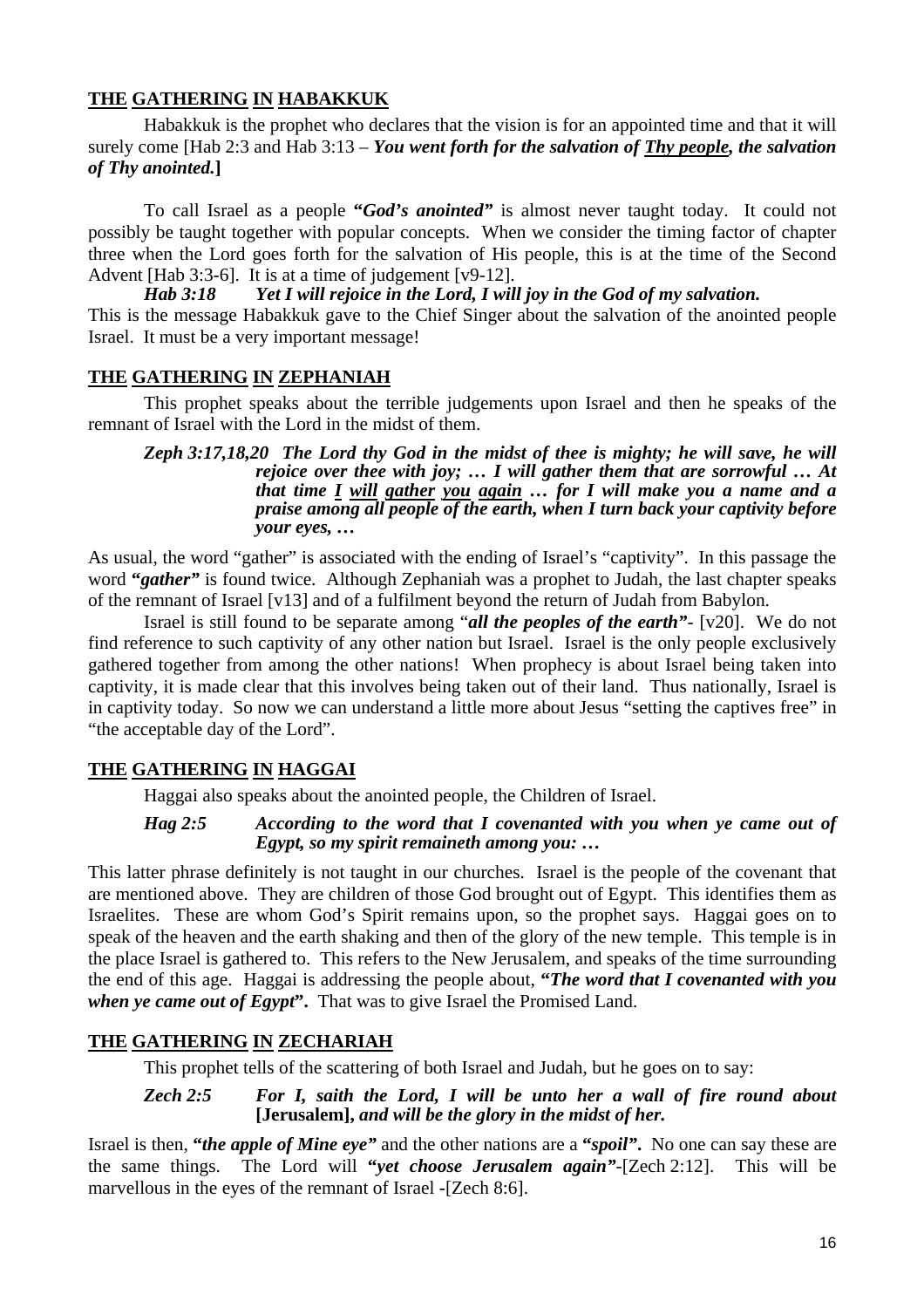#### *Zech 8:7,8 … Behold I will save my people … and I will bring them, and they shall dwell in the midst of Jerusalem: and they shall be My people …*

Never do we find any other race than Israel being termed "God's People". These alone are brought [gathered] to Jerusalem.

Once again, it is the House of Israel together with the House of Judah that are gathered … [Zech 8:13 and 9:1], as is also shown in the verse below. The word "Joseph" indicates the leadership of the House of Israel.

*Zech 10:6 And I will strengthen the house of Judah and will save the house of Joseph, and will bring them again to place them; for I have mercy upon them: and they shall be as though I had not cast them off …* 

Ask yourself where was Israel before they were cast off? Were they in the USA? The following chapters of this book tell of the continuing separation of all Israel from other races. Jerusalem and the Mount of Olives feature in a geographical way. Once again, the non-Israel nations come up to Jerusalem, from year to year to worship the King, the Lord of Hosts. This is optional because there is punishment for those nations who will not come-[Zech 14:12-21]. And again, the non-Israel nations cannot reside inside the New Jerusalem.

The very last verse of this book says, **"***and there shall be no more the Canaanite in the House of the Lord of Hosts"***.** This means that the Canaanite must presently be in the House of the Lord. It is the doctrine of those with Canaanite blood that this paper is opposing. Jesus says, **"***beware of the leaven of the Pharisees and of the Sadducees"*. These people always are among God's people during Israel's captivity!

### **THE GATHERING IN MALACHI**

Malachi's burden of the Word of the Lord was to Israel [not to others]. Here we find the expression*, "Yet I loved Jacob, and I hated Esau"***.** This our universalists cannot accept with their interpretation of "*go into all the world"*, making this phrase mean the inhabited earth [*oikoumene*] whereas it is *kosmos* which means the *kosmos* of Israel, in that context.

Racial admixture is expressed as **"***hath married the daughter of a strange god"* and we see that, **"***The Lord will cut off the man that does this … both the master and the scholar out of the tabernacles of Jacob"***.** It seems that most of our masters and scholars will be cut off because of what they are teaching. We have seen how other prophets say the same thing about the false teachers. **"***Who will be able to abide the day of His coming***?"** [Mal 3:2]. The **"***great and dreadful day of the Lord"* is at hand.

There will be a message before that day that few will accept.

*Mal 4:4-6 Remember the law of Moses my servant, which I commanded him in Horeb for all Israel, with the statutes and judgements. Behold I will send you Elijah the prophet before the coming of the great and dreadful day of the Lord: And He shall turn the heart of the fathers unto the children, and the heart of the children to their fathers, lest I come and smite the earth with a curse.* 

This last book of the Old Testament tells of the gathering and who will be entered in the Book of Remembrance. Again it is a remnant of **the sons of Jacob** [Mal 3:6].

*Mal 3:17 And they shall be mine, saith the Lord of Hosts, in that day when I make up my jewels; and I will spare them, as a man spareth his own son that serveth him.* 

Those who are serving the Lord, as sons, **"***shall ye return, and discern between the righteous and the wicked, between him that serveth God and him that serveth not* [Mal 3:18].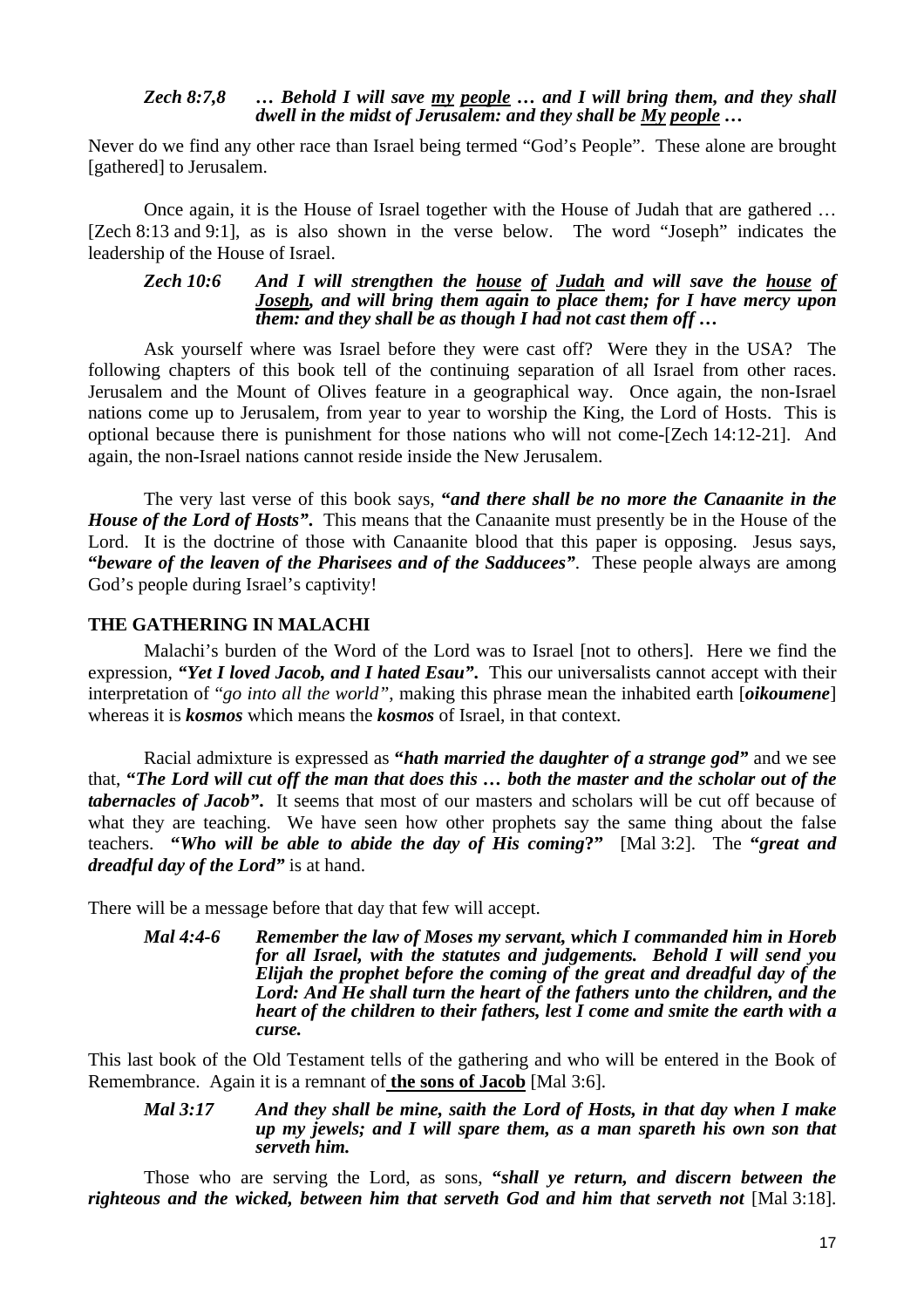### This day, **"***will burn like an oven; and all the proud, yea, all that do wickedly, shall be stubble: and the day that cometh shall burn them up, saith the Lord of Hosts, that it leave them neither root nor branch. But unto you that fear my name shall the Sun of righteousness arise with healing in his wings*" – [Mal 4:1,2].

Let us not be too proud to admit what the Lord of Hosts says about the gathering of the remnant of the exclusive SONS OF JACOB. This subject of the gathering of Israel and the **"***Gospel of the Kingdom"* have much in common. The people involved have the same racial identity. It is essential that we believe the right gospel, applying it to the same people that Scripture does.

We will now go to the New Testament where we find no change from what we find in the Old Testament about the "gathering" of Israel.

### **THE GATHERING OF ISRAEL - New Testament**

We have seen a consistent prophetical stream was presented to show that the gathering of Israel is:

- 1. To be fulfilled in only one people, Israel, as all the prophets specify.
- 2. To involve a specific place, that is, to the **"***land which I gave to your fathers"***.**
- 3. Brought about by God who does the gathering.
- 4. For a people, Israel, who are gathered are *"out of"* all nations, NOT **"***of"* all nations. [Not one of the prophets is a racial universalist].
- 5. For a nation, Israel, who remain racially separate from the other races, even after the Second Advent. [Jewry, commonly called "Jews" is not Israel].
- 6. For two houses, the House of Israel and the House of Judah, who remain two separate parts of Israel, until the present enmity between them is broken, at the given time, under the New Covenant.
- 7. Not completed in this present age. The gathering is either concurrent with Jesus' return, or post-Second Advent. [This is directly contrary to most of the current popular teachings].
- 8. Israel is always shown as being gathered from where they were dispersed. Yes, they are gathered back to the Promised Land!

At the end of this paper we will briefly look at the common conception that Jesus is the epitome of the Seed of Abraham and if the Abrahamic Covenant has thus been fulfilled.

Now we will go through the New Testament and show that the presentation about the gathering of Israel is exactly the same as it is in the Old Testament. The sequence of events and the time factors have a great bearing on whether or not the present Israeli state, or the USA, could be the fulfilment of prophecy about the gathering of Israel. We will see that neither could possibly be.

### **THE GATHERING IN MATTHEW**

It is well to remind ourselves how the gospel writers tell us the purpose for which Jesus came. The gospels make it clear that Jesus came to save and rule His people. These are whom God selected as *His People* before they were saved.

### *Matt 1:21 … Thou shall call his name JESUS: for he shall save his people from their sins.*

### *Matt 2:6 … That shall rule my people Israel.*

The expression, **"***His people"* and **"***My people***"** are specific. Throughout the Old Testament, the expression, "*His People,"* describes Israel only. John the Baptist declares that "*this*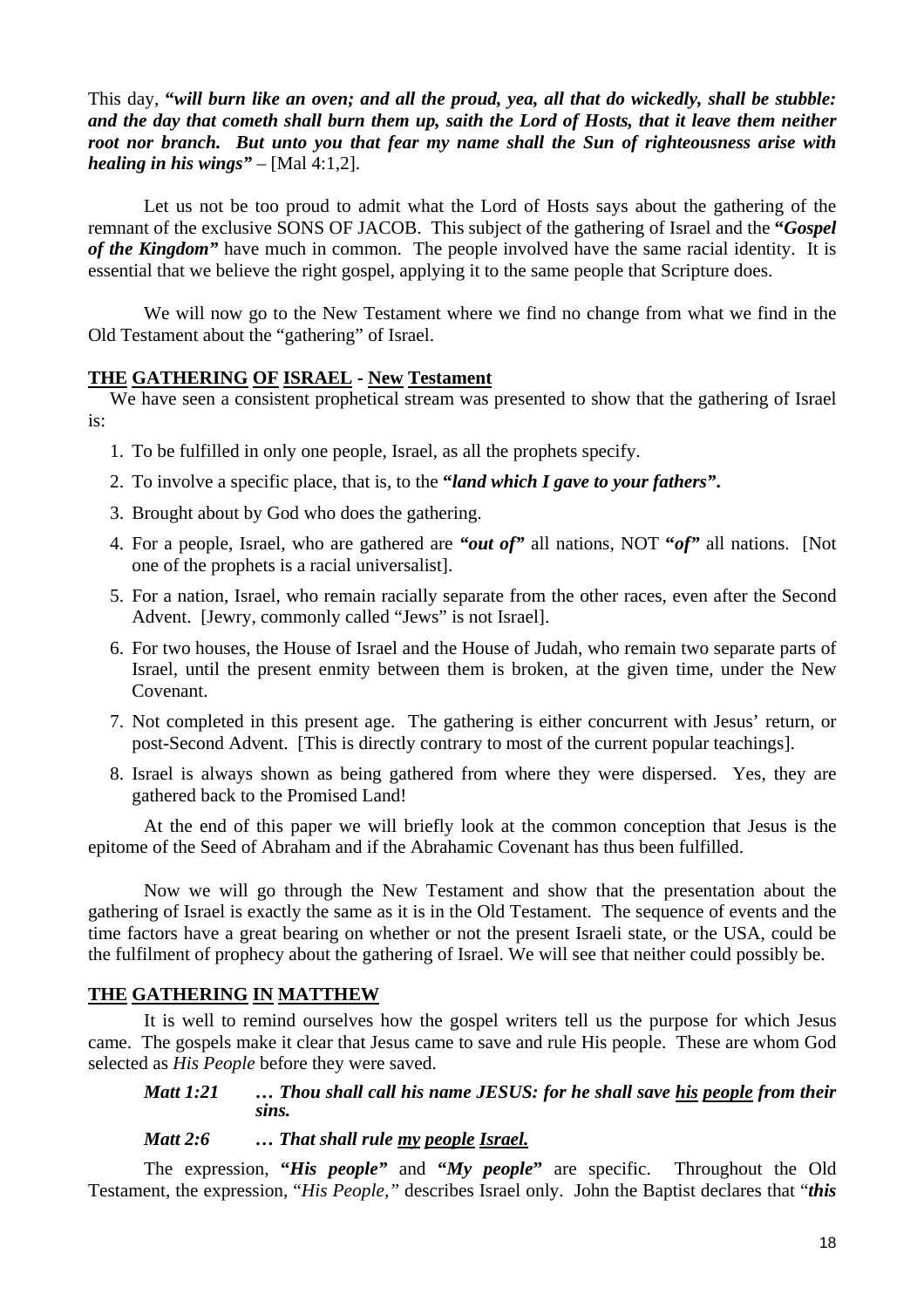*is He that was spoken of by the prophet Isaiah"* and John the Baptist goes on to the first New Testament mention of a "*gathering"* of the Lord's people. In many verses below, look for the word **"***gather"* and verify for yourself who is being gathered, and where they are gathered from and the place where they are taken to.

### *Matt 3:12 … he will thoroughly purge his floor, and gather his wheat into the garner; but he will burn up the chaff with unquenchable fire.*

That some thing is gathered and something is burnt shows that there are differences between people in the eyes of God. All men are not created equal, each being conceived and born the way they are. Wheat seed cannot grow into tares, and sheep born as sheep cannot turn into goats. Election takes place before people have done good or evil-(Rom.9:11). John 5:29, **"***And shall come forth; they that have done good, unto the resurrection of life; and they that have done evil, unto the resurrection of damnation"***,** applies to the elect. So what are gathered is "His wheat". Wheat is gathered into the "garner", a word that signifies to a place.

 Later Jesus takes up the theme of the wheat in the parable of the tares and the wheat. If one thing bears repeating, it is the statement that the tares are gathered and burned before the wheat is gathered. The chaff is burned after the harvest. What we are looking at in particular is the time frame, or the order of events, of the gatherings. Jesus gives the time as being **"***in the time of harvest"* and this is given as being **"***at the end of the age"***.** It is at that time when the Son of Man sends forth His angels to remove from of His kingdom, **"***all things that offend and them which do iniquity*". This might be termed, "The Rapture of the wicked". [Note: the resurrection occurs before Jesus sets foot on the Mount of Olives.]

As was seen to be the case through the Old Testament, the bad are removed from out of the kingdom. It is never the good that are raptured away leaving the bad behind. The wicked are ever to be separated from among the just. The parables Jesus gave give this same sequence.

### *Matt 13:49. So shall it be at the end of the world: the angels shall come forth and sever the wicked from among the just.*

It is this principle that our popular teachers deny.

*Matt 23:37 O Jerusalem, Jerusalem, thou that killest the prophets, and stonest them that are sent unto thee, how often would I have gathered thy children together, even as a hen gathereth her chickens under her wings, and ye would not.* 

The people gathered are **"***your children".* They are still the descendants of the same people to whom the prophets were sent. No other peoples are ever indicated.

### **MATTHEW 24**

When it comes to the word **"***gather"***,** Matt 24:29 refers to happenings that are forecast through the Old Testament. We have the tribulation before the gathering, so the elect have not been raptured away. There is again the sun being darkened and the moon not giving her light. If these things are literal, then these things have not yet happened.

*Matt 24:29-31 Immediately after the tribulation of those days shall the sun be darkened, and the moon shall not give her light, and the stars shall fall from heaven, and the powers of heavens shall be shaken. And then shall appear the sign of the Son of man in heaven: and then shall all the tribes of the earth mourn, and they shall see the Son of man coming in the clouds of heaven with power and great glory. And he shall send his angels, and they shall gather together his elect from the four winds, from one end of heaven to the other.* 

The language is similar to that seen in the Old Testament where the prophets say Israel will be gathered out of the other nations where they had been scattered. This is from the four winds.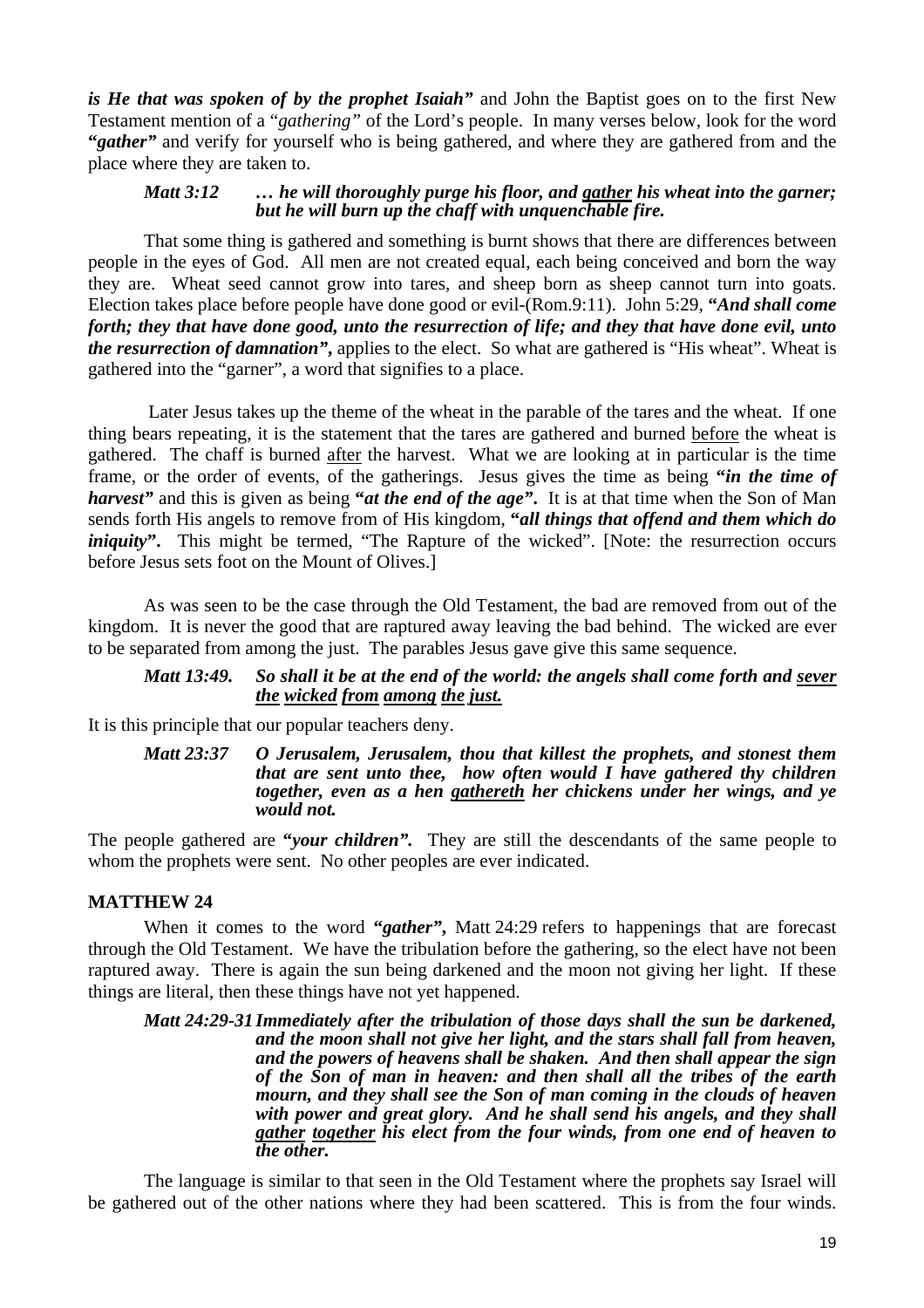Once again, we see that the gathering of *His elect* nation is before Jesus descends upon the Mount of Olives, thus confirming what all the prophets say. We can again see the consistency of the message through both Testaments that contradicts the popular teaching that says the Israeli state represents the fulfilment of prophecy. Some of the above things that have to happen before the gathering of Israel simply just have not yet happened. So much for the Israeli state! So much for the USA as the place!

# **MATTHEW 25**

Here again we find the matter of the gathering and the separating of the good and from the bad. In this case it is the sheep and the goats.

#### *Matt 25:34 Then shall the King say unto them on his right hand, Come, ye blessed of my Father, inherit the Kingdom prepared for you from the foundation of the world***.**

It is the King who does the separating, so the King must have returned at this time to take up the Kingdom and this separation concerns only the potential occupants of the Kingdom. [The separation of the Tares from the Wheat is before this time.]

In this verse we have mention of the inheritance. Through the Old Testament, the inheritance is shown to be an area of land [on this earth], which was promised to Abraham, Isaac and Jacob and their descendants. This is no, "pie in the sky" stuff!

# **THE GATHERING IN THE OTHER GOSPELS**

In John's gospel there is an interesting prophecy made by Caiaphas in his capacity as High Priest. It is recorded that he spoke not of himself:

*John 11:50-52 Nor consider that it is expedient for us, that one man should die for the people, and that the whole nation perish not … and not for that nation only, but that also he should gather together in one the children of God that were scattered abroad.* 

The traditionalists would like to say that this **"***gathering in one"* refers to **"***Jews and Gentiles*" [supposedly meaning Israelites and non-Israelites] being gathered together. But Caiaphas isolated **"***the whole nation"* and their position, **"***as children of God"***.** In this passage we see that Jesus would not die for the House of Judah only, but for **"***the children of God"***,** inclusive of the House of Israel, who were then scattered abroad. This confirms what the prophets say about the gathering together of Israel and Judah.

# **THE GATHERING IN THE BOOK OF ACTS**

In the first chapter of Acts the question about the kingdom being restored to Israel was asked. The Greek word for "restore" means, **"***to make it like it was before, or to heal it"***.** Therefore it cannot refer to the Church in the popular concept. Nor could it refer even vaguely to the USA!

#### *Acts 1:6,7 When they***, [the apostles]** *were come together, they asked of him, saying, Lord, will thou at this time restore again the Kingdom to Israel? And he said unto them, It is not for you to know the times or seasons, which the Father hath put in his own power.*

Jesus did not deny the restoration; He told them it was not for them to know the timing. The key point is that the subject is the restoration of the Kingdom to Israel. No other peoples are included.

The witness **"***unto Me"* is to be taken to **"***the uttermost"* part of the earth where Israel had been scattered among the nations. The racial universalists try to say that the uttermost part of the earth means the inclusion of every race upon earth. But Jesus says, **"***You shall not have gone over*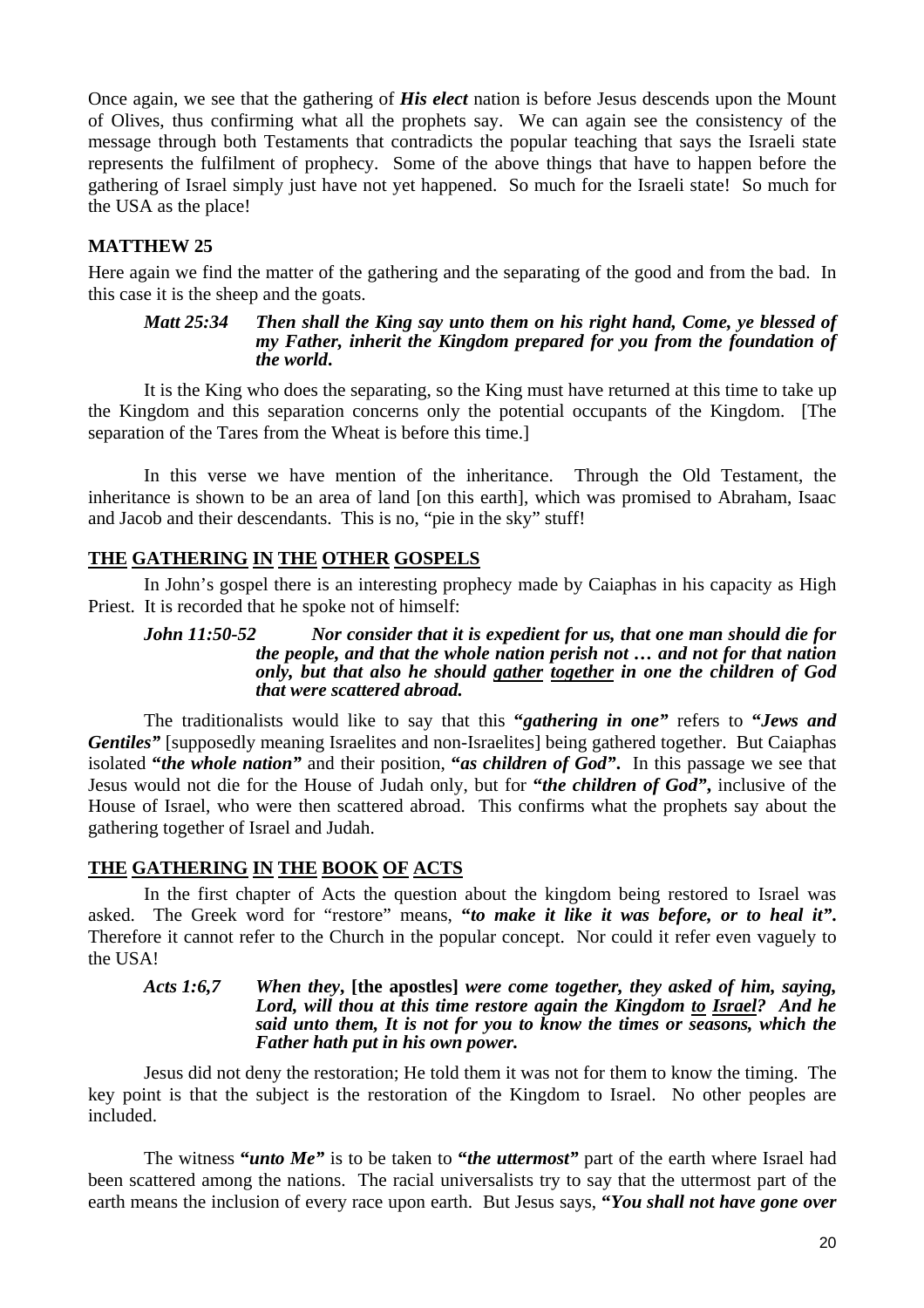*'THE CITIES OF ISRAEL' before the Son of Man be come" -*[Matt 10:23]. They were to go only to the **"***lost sheep of the House of Israel" -*[Matt 10:6]. It is demonstrated in the author's booklet entitled, **"***Stumbling Blocks To An Exclusive Israel"***,** that the instruction to "*go into all the world* **and** *preach the gospel to every creature"* was to go unto all the *kosmos* of Israel and proclaim it in every *ktizo* or place where Israelites dwelt.

The question was asked, **"***Wilt thou, at this time, restore the Kingdom* **to Israel?"** In this restoration time the apostles were told that they would sit on twelve thrones **"***judging the Twelve Tribes of Israel* -Matt 19:28]. No mention is ever made of other peoples. There is no suggestion of a multi-racial church ever taking the place of Israel as a people. This message of the restoration of the Kingdom to Israel is a message that is not proclaimed any more. If there were a multi-racial "church", it would not be a case of restoration to something that was manifest previously, but something altogether new. This we do not find.

### **WHAT IS THE NEW TESTAMENT'S GATHERING TIME?**

Through the New Testament, the gathering time is connected with the Second Advent of Jesus. It can be studied from this aspect.

#### Going back to Matthew 24 we find:

#### *Matt 24:31 And he shall send his angels with a great sound of a trumpet, and they shall gather together his elect from the four winds, from one end of heaven to the other.*

At this trump of God, the dead in "christ" [in an anointed people] are raised (1 Cor 15:52 and 1 Thess 4:16)]. This refers to the elect in the era of the Second Advent. Therefore, it is a bit hard to imagine that this trumpet's reverberation has already happened – especially if any want to continue to say that the Israeli state today represents this gathering together of Israel. It is too hard to imagine that the last trump has already occurred in regard to those migrating into the USA!

Matthew says that this is **"***immediately after the tribulation of those days" -*[Matt 24:29], and so it cannot be pre-tribulation.

### *2 Thess 2:1-17 Now we beseech you brethren, by the coming of our Lord Jesus Christ, and by our gathering together unto him.*

The subject people are **"***brethren"* (kinsmen of the womb). These are the *kin* of the ones who are gathered together. Again, no others are mentioned. The time is at the Second Advent of Jesus [the **"***coming of our Lord Jesus Christ"*], as this verse says.

What we find today is a great falling away from this doctrine about the gathering together of Israel. This is the context of this chapter in which Paul speaks of **"***the mystery of iniquity"* -[v7]. The source of this iniquity is Rome (Jew-Jesuit controlled) and the doctrines that originate from that source.

In the context of Israel, Paul says,<br>Heb 9:28 ... unto the

#### *Hebritanic 1...* unto them that look for him shall he appear the second time without sin *unto salvation.*

The present Israeli state was formed through Zionist political determination together with political alliances, military might, violence and United States money. Here we see the USA-State of Israel connection.

Because this is contrary to the weight of prophecy showing repentance, trust in God alone, and a totally different manner and attitude at the time of the gathering, the Israeli state has no "Divine right" as claimed to the inheritance land. Yet, this is the common assumption of most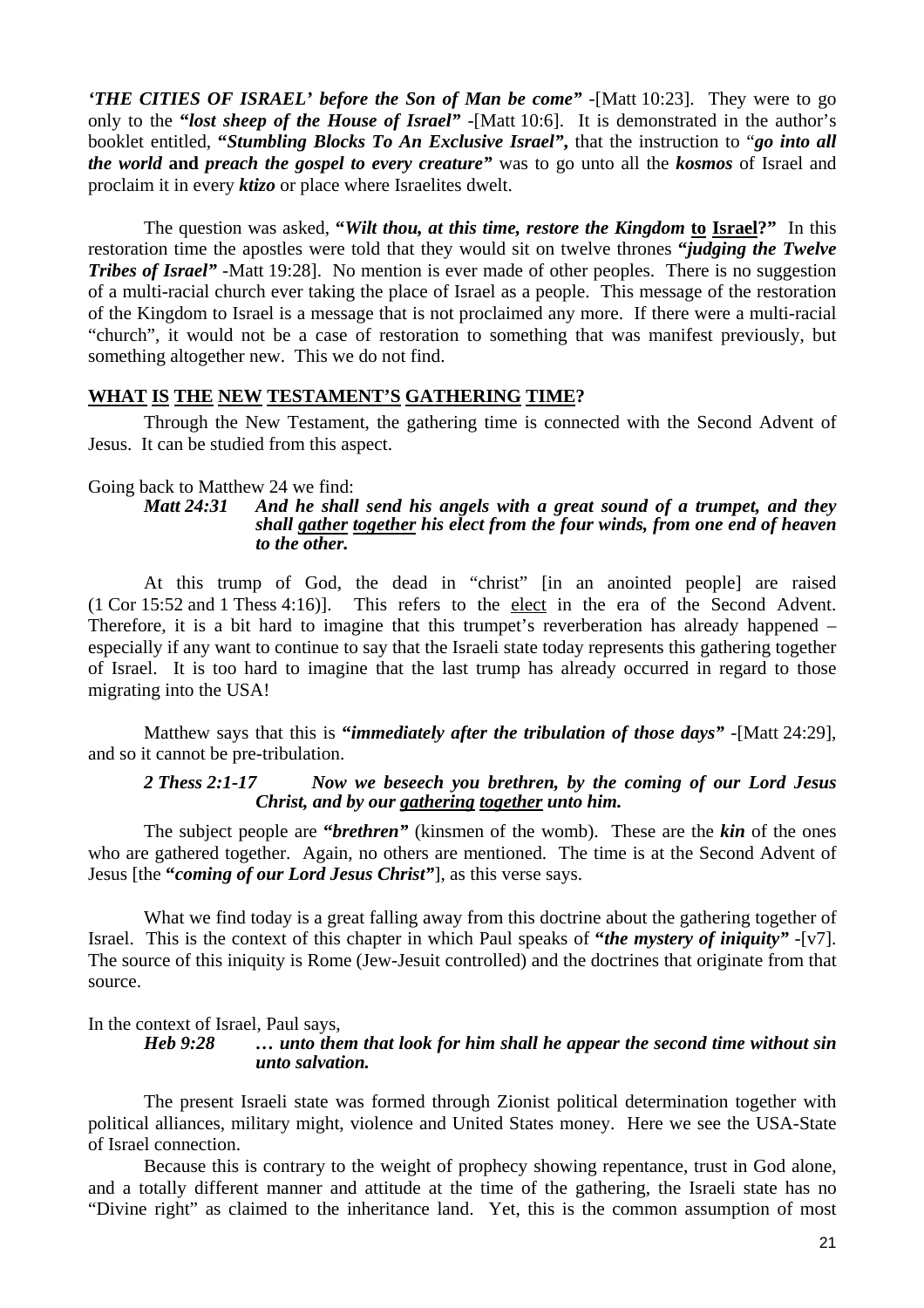denominational churches. They have been fooled by those calling themselves "Jews", but who are not Jews, through their misappropriation of the name "Israel". It is this Israeli state who **"***call themselves Jews***"** –(See Rev.2:9). These are abiding in hatred towards the Redeemer of Israel. Jesus says that these wicked husbandmen will be destroyed when He returns to the same "vineyard" to take His Kingdom. (The USA never was that "vineyard")!

# **HAS THE ABRAHAMIC COVENANT BEEN FULFILLED?**

There are those who teach that the Abrahamic Covenant has been completely fulfilled, declaring:

- 1. That the promise to Abraham concerning territory was fulfilled when David established his dominion from the Euphrates to the Nile [1 Chron 18:3, 2 Sam 8:3] and that this was confirmed with Solomon [1 Kings 8:65, 2 Chronicles 7:8].
- 2. That statements like, **"***and hast given them this land which thou didst swear to their fathers to give them*" [Jer 32:21-23], show that the seed of Abraham was fulfilled in Jesus, who is **"***the true seed of Abraham*" and **"***the covenant's objective reality"***.**

Both statements completely ignore what God said concerning the amount of land Israel would inhabit during that period [Ex 23:20-33] and the statement to David concerning the fact that Israel was not going to remain in the Promised Land (2 Sam 7:10). They also ignore what is said by the post-Solomon prophets together with what is said in the New Testament about the gathering to the land that was given to the fathers of Israel. Neither David nor Solomon possessed the land **"***forever"* as provided for in the original covenant statement. The House of Israel and the House of Judah will re-unite and return to the land under Jesus as King, when He returns to take up His Kingdom. This if the "forever" time.

The second statement generally ignores the fact that Jeremiah observes that the disobedience of the people [verse 23] was the fulfilment of Deut 4:25-27, Deut 28:64 and other passages. The argument about the "*seed of Abraham"* has raged for centuries, but the conclusion presented here is the straight-forward answer to what has been made into a complex matter. Israel remains exclusive; and what **"***all the nations being blessed in Abraham"* means is far removed from what is commonly taught. The King will return and He will take His Kingdom with its territory [the covenant land] and the **"***forever"* of the Abrahamic Covenant will be fulfilled by Jesus in the Promised Land. Those elect "overcomers", the Sons of God, resurrected at the Second Advent, will reign with Him on Earth, together with those who are **"***alive and remain until the coming of the Lord***".**

### *Rev 11:15 … The Kingdoms* [singular in Greek] *of this world* [kosmos: order] *are become (the kingdoms) of our Lord, and of his Christ, and he shall reign for ever and ever.*

And who is gathered to reign with Him?

### *Isaiah 11:12 And he shall set up an ensign for the nations, and shall assemble the outcasts of Israel, and gather together the dispersed of Judah from the four corners of the earth.*

There is no possible way that those gathered could include other than the House of Israel and the House of Judah. Through this paper, we have seen exactly to where Israel is gathered. The place is always given as being from where the people of Israel were scattered. The remnant is brought back to "again" to their folds".

### **Jer.23:3, "***And I will gather the remnant of my flock out of all countries whither I have driven them, and will bring them again to their folds; and they shall be fruitful and increase***".**